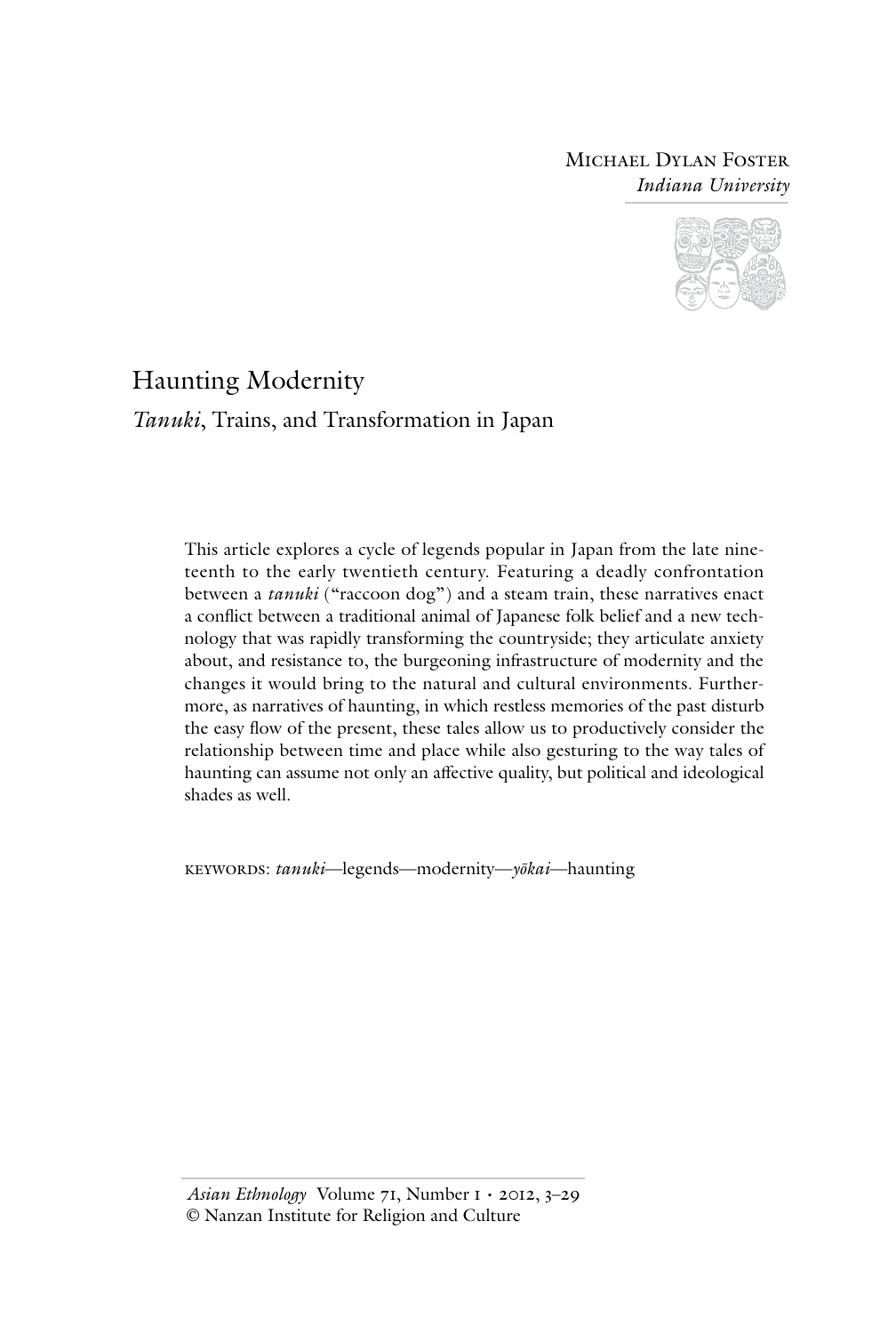IN FRONT of restaurants, bars, and saké shops throughout Japan, one often finds a ceramic statuette of a wide-eyed, cheerful beast known as a *tanuki*狸. Standing n front of restaurants, bars, and saké shops throughout Japan, one often finds upright and adorned with a straw hat, the *tanuki* is portrayed as a jovial hedonist; he has a rotund belly, a jug of saké in one hand, and is particularly distinguished—if you look carefully—by an enormous scrotum. On the streets of a modern city, the *tanuki* radiates a sense of good-natured camaraderie and traditional welcome.1 But the ubiquitous, lighthearted image of the *tanuki* is only one manifestation of this particular *yōkai* 妖怪, or supernatural creature; the *tanuki* also has a long history as a common character in folktales, legends, local beliefs, and more recently, all sorts of commercial iconography. Since at least the Kamakura period (1185–1333), narratives have featured the *tanuki* as a trickster who enjoys causing mischief, and sometimes mayhem, in the human world.

Zoologically, the *tanuki* is a real animal, a small, generally nocturnal, omnivorous mammal that looks somewhat like a raccoon crossed with a possum. In English the *tanuki* is sometimes referred to as a badger, but "raccoon dog" is perhaps a more accurate label, at least in terms of its Linnaean classification as a canid.2 The *tanuki* is found throughout East Asia, and in the twentieth century it was introduced into the former Soviet Union because of the value of its fur; it reproduced rapidly and now inhabits Scandinavia and much of northern Europe. In addition to its high rate of reproduction, one reason for the *tanuki*'s success is its ability to live in relatively close proximity to humans and eat human-made foods (Kauhala 1994). That is, similar to raccoons, possums, foxes, and coyotes in other parts of the world, the *tanuki* is a wild animal that occasionally makes mischievous forays into areas inhabited by humans. It is a beast of the borders, ecologically skirting the line between culture and nature. Folklorically, too, *tanuki* are commonly depicted as liminal creatures, simultaneously of this world and the other world.

It is not my intention here to present a comprehensive survey of the enormous amount of folklore concerning the *tanuki*. 3 Rather, I will briefly introduce the creature and then focus on one cycle of *tanuki*-related narratives that emerged at a particular time of transition soon after the Meiji Restoration (1868), as Japan embarked on its frantic rush into modernity. This moment of intense cultural, political, and economic flux provides insight into the intersection, and occasional collision, of the natural world with the human world, and concomitantly of folk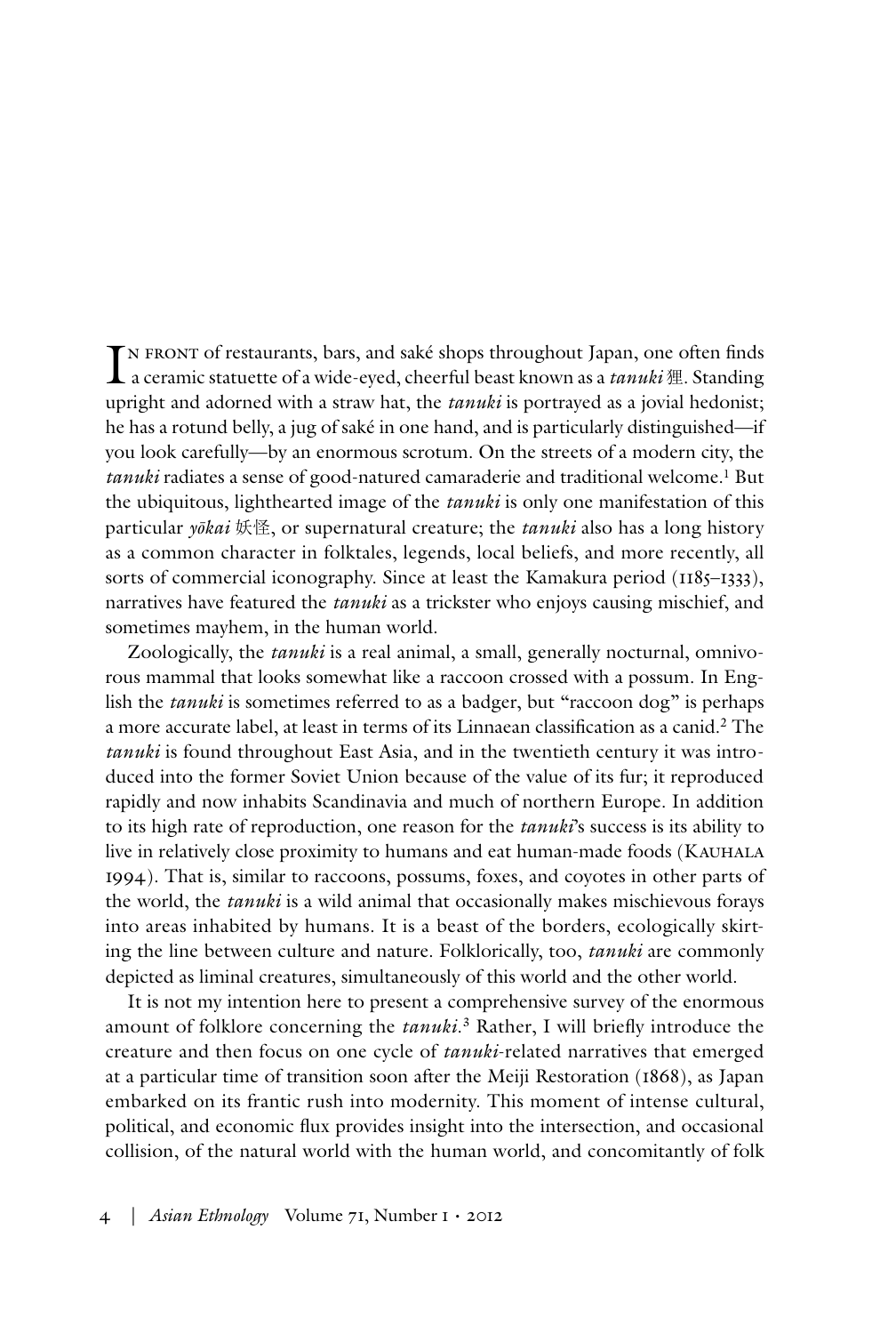

figure 1. A ceramic figurine of a *tanuki* outside a restaurant in Nagano Prefecture. (The sign hanging from his nose indicates that the shop is closed for a regular holiday.) Photograph by author.



figure 2. *Tanuki*. Photograph by author.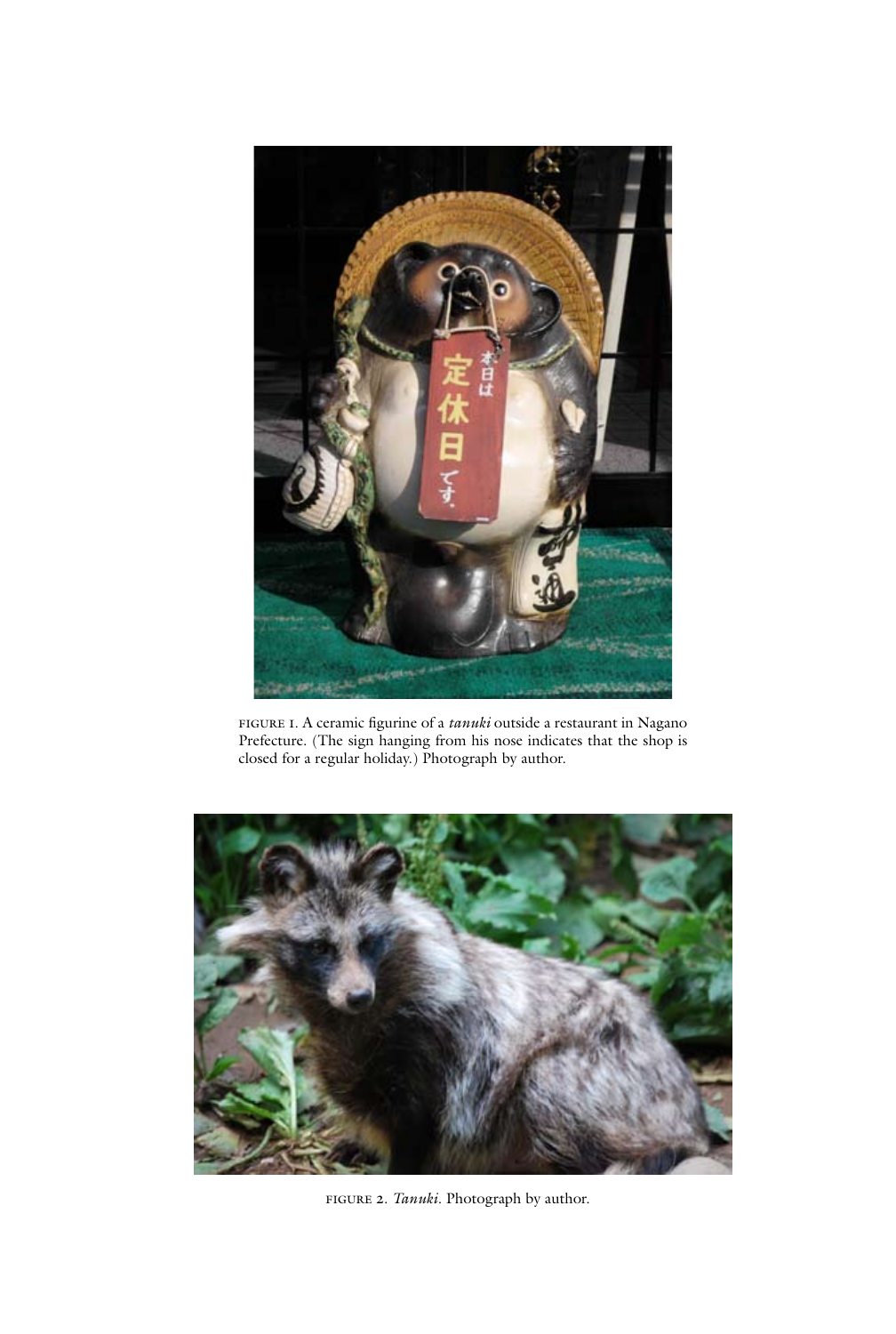belief with the modern desires of a nation-state experiencing rapid industrialization and urbanization. I do not argue that modernity and scientific rationalization caused an attenuation of the importance of *tanuki* and other folk creatures; rather, I suggest that the familiar character of the *tanuki* and the motifs surrounding it were readily adapted for a new set of narratives through which anxieties about modernity, and the way modernity was reshaping the geographical and cultural landscape, could be voiced. If we listen carefully to a cycle of *tanuki* legends that circulated at this time, we hear a counter-narrative to the hegemonic story of progress and modernity: through the din of industrialization, urbanization, and modern science, tales of *tanuki* voice a subtle ideological resistance. From the vantage point of the present, we can see how often overlooked folklore can articulate critical concerns that fly below the radar of conventional histories.

I also want to push this analysis one step further, and consider these counternarratives as narratives of *haunting*, in which restless memories of the past disturb the easy flow of the present. Haunting, of course, is commonly expressed in frightening stories of ghosts and revenants; most of the *tanuki* legends I relate here are not explicitly frightening, but they reflect a similar disjuncture between time and space that is, I suggest, characteristic of haunting narratives. Moreover, within their particular historical context, the haunting of modernity represented by these *tanuki* tales assumes not only an affective quality, but political and ideological shades as well.

## A very brief history of shapeshifting

Although the *tanuki* (or a related/conflated creature called a *mujina*  貉) makes its earliest documented appearance in one of the oldest extant texts in Japan, the mytho-historical *Nihon shoki* 日本書紀 of 720, it is not until a *setsuwa* (説話 short tale) from the thirteenth-century *Uji shūi monogatari* 宇治拾遺物語 that we find what one scholar has called the first recorded *tanuki* "haunting" (De Visser 1908, 41).4 The *setsuwa* tells of a mountain hermit who, after years of deep devotion, begins to receive nightly visits from the Bodhisattva Fugen on his white elephant. A hunter who brings the hermit food is invited to stay to witness the holy vision. But when Fugen appears, radiating a beautiful light, the hunter is suspicious. Why would he, a killer of animals, be permitted this vision of the divine? And so, to test its veracity, he duly fits an arrow to his bow and lets fly at the image. The light goes out and a crashing sound is heard. In the morning, the hunter and the hermit follow a trail of blood to the bottom of a ravine where they find a dead *tanuki* with an arrow in its chest.5

Historically, the image of the *tanuki* is often combined with that of the fox, or *kitsune* 狐, and sometimes legends associated with the two creatures are interchangeable. Indeed, a common term for the two together was *kori* (狐狸; Ch. *huli*), a combination of the two Chinese characters that came to refer to all manner of supernatural or mysterious occurrences. While it is difficult to generalize, *kitsune*-related narratives and belief—often directly influenced from Chinese folk and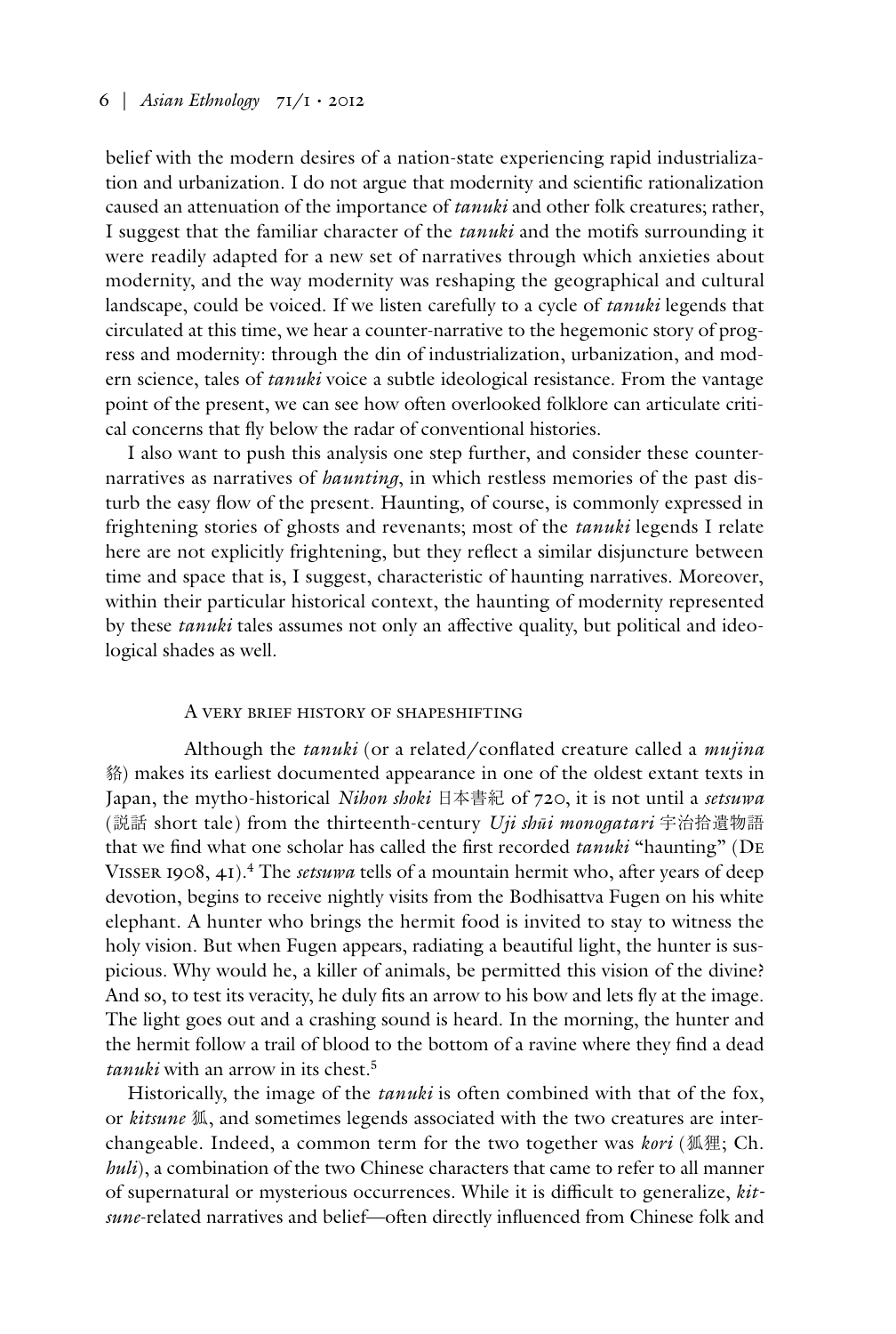literary motifs—tend to portray a seductive, sly, and dangerous creature. Often a *kitsune* will take the shape of a woman, seducing a man away from his wife and dangerously disrupting family or village life. Fox possession of a person or a place was a well-known problem; even until the early twentieth century, certain types of illnesses or erratic personal behavior might be diagnosed as possession by a fox.<sup>6</sup>

Broadly speaking, *tanuki* tended to be more bumbling than foxes, and were not as commonly implicated in the possession of humans. As in the medieval-period narrative related above, they often end up dead, despite the temporary magnificence of their transformations. Whereas the sleek body of the *kitsune* translates into a sharp and deviously deceptive shapeshifter, the *tanuki* came gradually to be characterized as a more comical and ribald trickster, sometimes assuming the human form of a pudgy, Falstaffian Buddhist monk. As lore relating to the *tanuki* continued to develop during the long Edo period (c. 1600–1868), a time of relative political stability in Japan, the lighthearted image of a somewhat inept shapeshifter could be found, for example, in the famous folktale of the *Bunbukuchagama* 分福茶釜, in which the *tanuki* is unable to sustain a transformation into a teapot—a dilemma that made for all sorts of wonderful imagery in woodblock prints and other visual forms (Inoue 1980, 106–12).7

I would be amiss not to mention here the fact that the *tanuki*'s magic is often performed through the machinations of its gigantic scrotum—numerous woodblock prints and other images attest to the protean abilities of this magnificent physical feature. With such paraphernalia, it is not surprising that one of the many roles the *tanuki* plays in contemporary Japan is that of fertility symbol in the realm of commerce, a function transferred into a sign of prosperity and good fortune as he stands in front of restaurants and shops throughout the country. While this article does not focus on the dynamics and origins of the *tanuki*'s magical equipment, I would note only that his gigantic scrotum becomes—in imagery and legendry throughout the Edo period—a fertile symbol of shapeshifting itself, a completely mutable, flexible instrument through which the *tanuki* changes his own shape.

But the *tanuki*'s shapeshifting abilities are not limited to self-transformation; they extend to a power to reshape the landscape. Many a local legend is told of somebody eager to get home after a night of saké drinking only to become hopelessly lost in terrain magically defamiliarized by the antics of playful *tanuki*. Such defamiliarization may be caused by optical illusion—the creation of *fata morgana* or just as likely by mischievous behavior: an early twentieth-century legend, for example, tells of "a *tanuki* who is in the habit of throwing sand. When a person is passing through at night, the *tanuki* will rain down so much sand that the person will lose his way, and then the *tanuki* will guide him to a river or waterside and cause him to fall in" (Konno 1999a, 144). *Tanuki* are also adept at leading people astray by imitating sounds, creating what we might call sonic mirages; they are particularly notorious for making an uncanny drumming noise by thumping their bellies (*hara tsuzumi* 腹鼓).8

The Edo period witnessed the efflorescence of a rich visual and print culture of woodblock prints, *kabuki* drama, *bunraku* puppet theater, and numerous forms of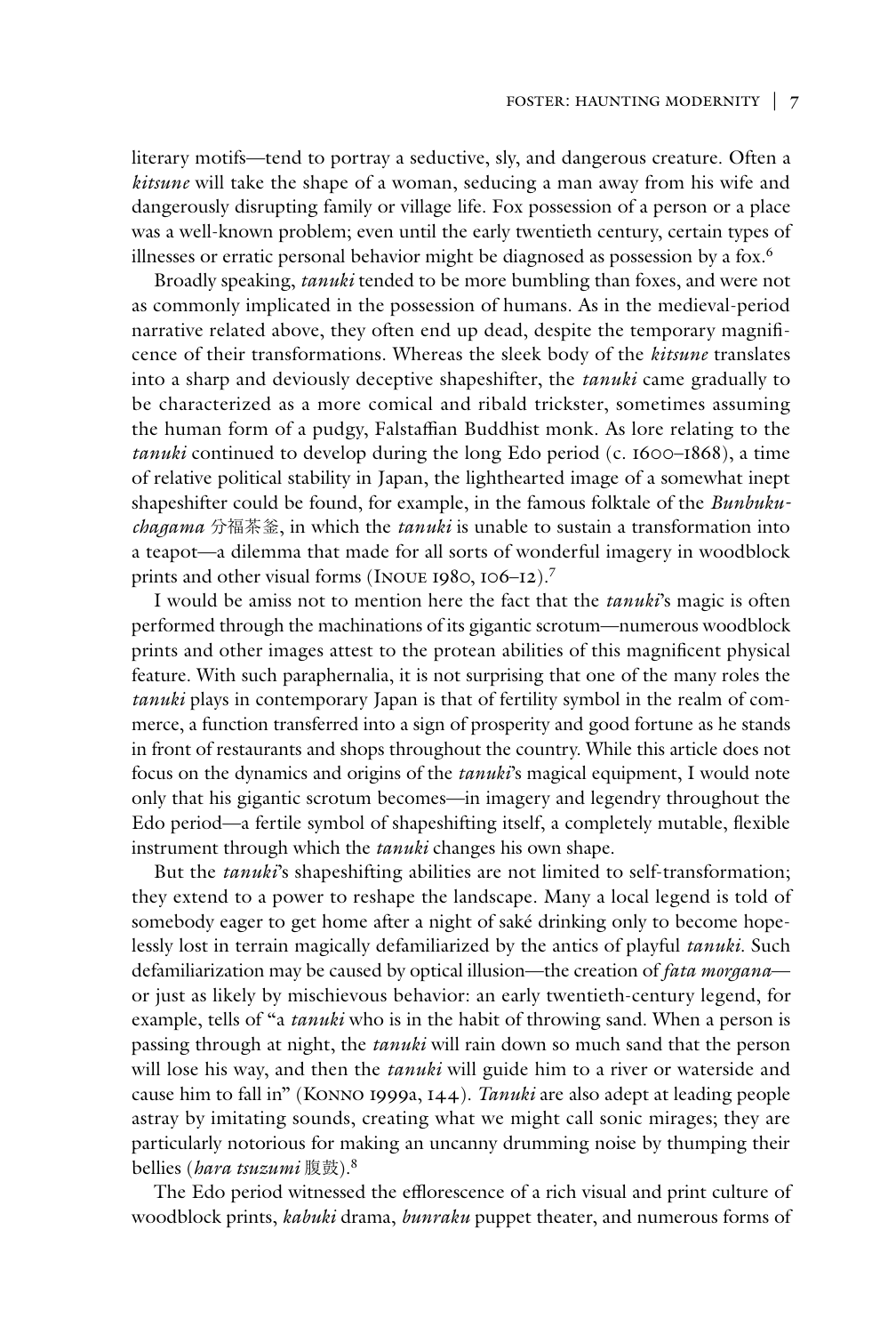

figure 3. Illustrated entries for *kitsune* (top) and *tanuki* (bottom) from *Kinmō zui* encyclopedia (1666). (From the Japanese collection at Stanford University Libraries.)

graphic literature, such as the *kibyōshi* 黄表紙 that featured lighthearted, often satirical stories, complete with detailed illustrations. In these formats, folklore relating to the *tanuki* (and other *yōkai*) intersected dynamically with popular cultural concerns, veiled political sentiments, and commercial and artistic interests. At the same time, this period also witnessed numerous scholarly attempts to organize both the natural and human-made world, and we find a proliferation of almanacs, travel guides, natural history texts, and encyclopedias. The *tanuki* duly makes an appearance in these venues as well: for example, in the *Kinmō zui* 訓蒙図彙, an exceedingly popular illustrated encyclopedia published in 1666, the *tanuki* appropriately shares a page with the *kitsune* (Asakura 1998). And in a later, more detailed encyclopedia, the *Wakan sansai zue* (c. 1713), an extended entry on the *tanuki* describes its appearance and habitat, and then, very casually, mentions that, "Just like *kitsune*, old *tanuki* will often change their shape [*henshin*] and become monsters [*yōkai*]. They always hide in a hole in the ground and emerge to steal and eat grains, fruits, chickens and ducks.… And also, they enjoy themselves by thumping on their bellies..." (Terajima  $1994, 92 - 93$ ).<sup>9</sup>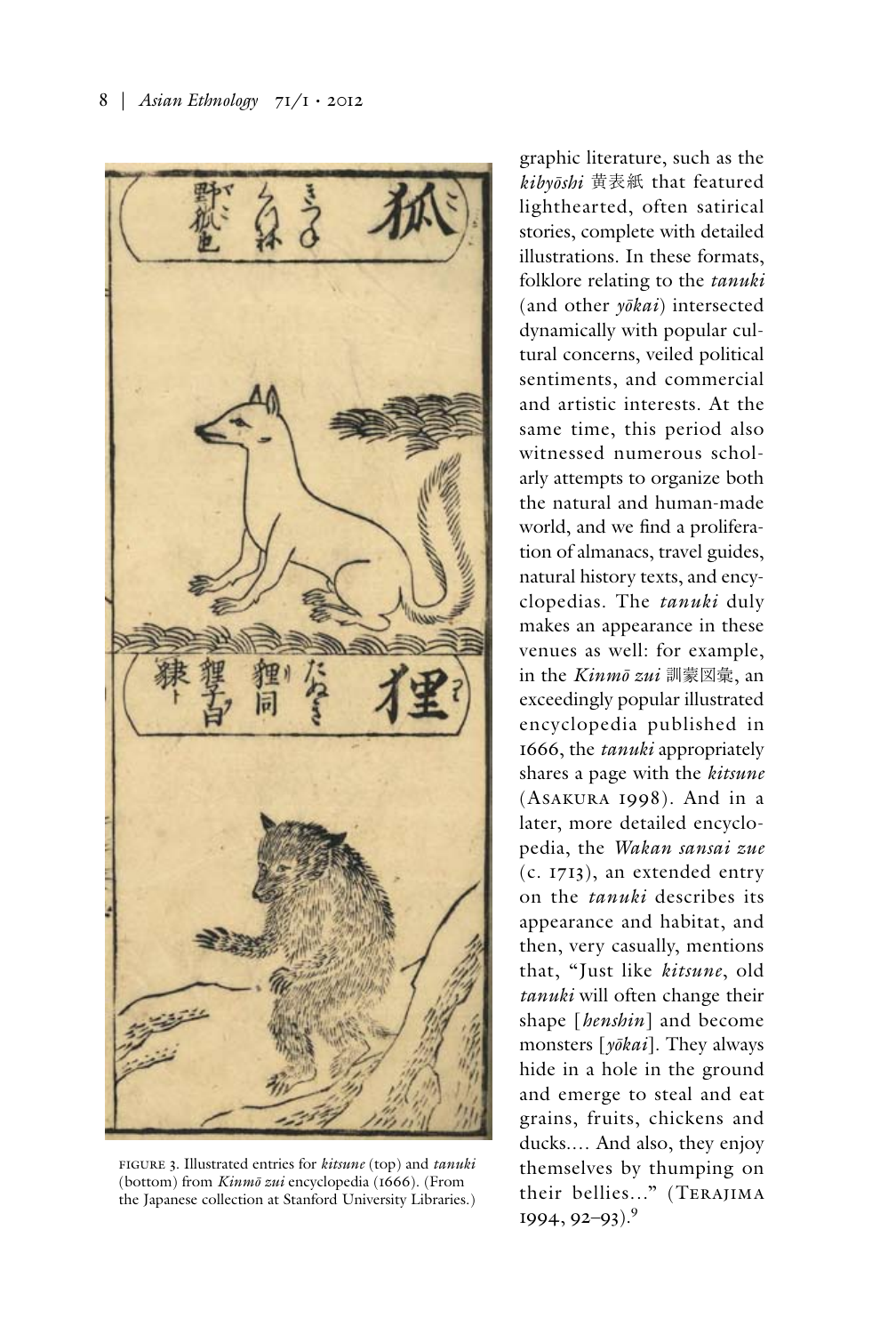Even as we get this sort of encyclopedic description, however, the *tanuki* continues to appear as a common character in *kaidan* 怪談, or spooky narratives, often related in tale-telling sessions known as *Hyaku monogatari kaidan kai* 百物語怪談会. Here, for example, is one from a 1677 collection called *Shokoku hyaku monogatari* 諸国百物語:

In Bishū, a samurai with a salary of two thousand *koku* had lost his wife. Every night she was all he could think about. Then one night, when he set down his light and nodded off, his dead wife, beautifully made up and appearing exactly as she had in life, came to his bedroom. She looked [at him] longingly and made to get under the covers. Surprised, the samurai said, "Is it possible for a dead person to come back?" He grabbed her, pulled her toward him, and he stabbed her three times with his sword: she disappeared into thin air. His retainers rushed in, lit torches, and searched everywhere, but there was nothing. When morning broke, they discovered a trace of blood on the hole of the door latch. Thinking this was very strange indeed, they searched and found a hole in a grove located at the northwest corner of the property. They dug this up and found an aged *tanuki*, stabbed three times and lying dead. (TACHIKAWA 1995, 81)<sup>10</sup>

Much could be said about this short narrative, but I will note only a few elements that will resurface again later. First, just as in the earlier tale in which the *tanuki* appears to a devout hermit as the Bodhisattva Fugen, here too the *tanuki* takes on the shape of the protagonist's deepest desire. In this case, he (literally) embodies the samurai's longing for his dead wife. Of course, we cannot read the *tanuki*'s intentions—whether his objective is simple mischief or perhaps even an expression of pity—but certainly he disrupts the *present* by appearing as something from the *past*, a projection of the samurai's desperate longing for what is lost and irrecoverable. Secondly, we see here the trumping of desires and dreams by reason and reality. In a shockingly sudden move, the samurai violently stabs the image of his wife. Whether this can be interpreted as his private coming to terms with the irreversibility of his wife's demise or as an expression of samurai stoicism, it is through this bold action that the samurai reunifies real time (that is, a time in which his wife is dead) with physical space (his room where he sleeps alone).

This is just one brief narrative; tales of *tanuki* are too varied and numerous to generalize beyond noting that in the popular imagination of Edo-period Japan, the *tanuki* was a common everyday animal with fantastic and supernatural potential. Sometimes the *tanuki* is fleshed out, so to speak, in narratives like the one above, but often it simply serves as a kind of numinous scapegoat, a default explanation for the otherwise unexplainable—odd sounds in the forest, a sense of being watched, strange occurrences of all sorts. In many cases, the term invoked is *kori*, again, a combination of *kitsune* and *tanuki* that simply connotes the mysterious forces found in the natural environment.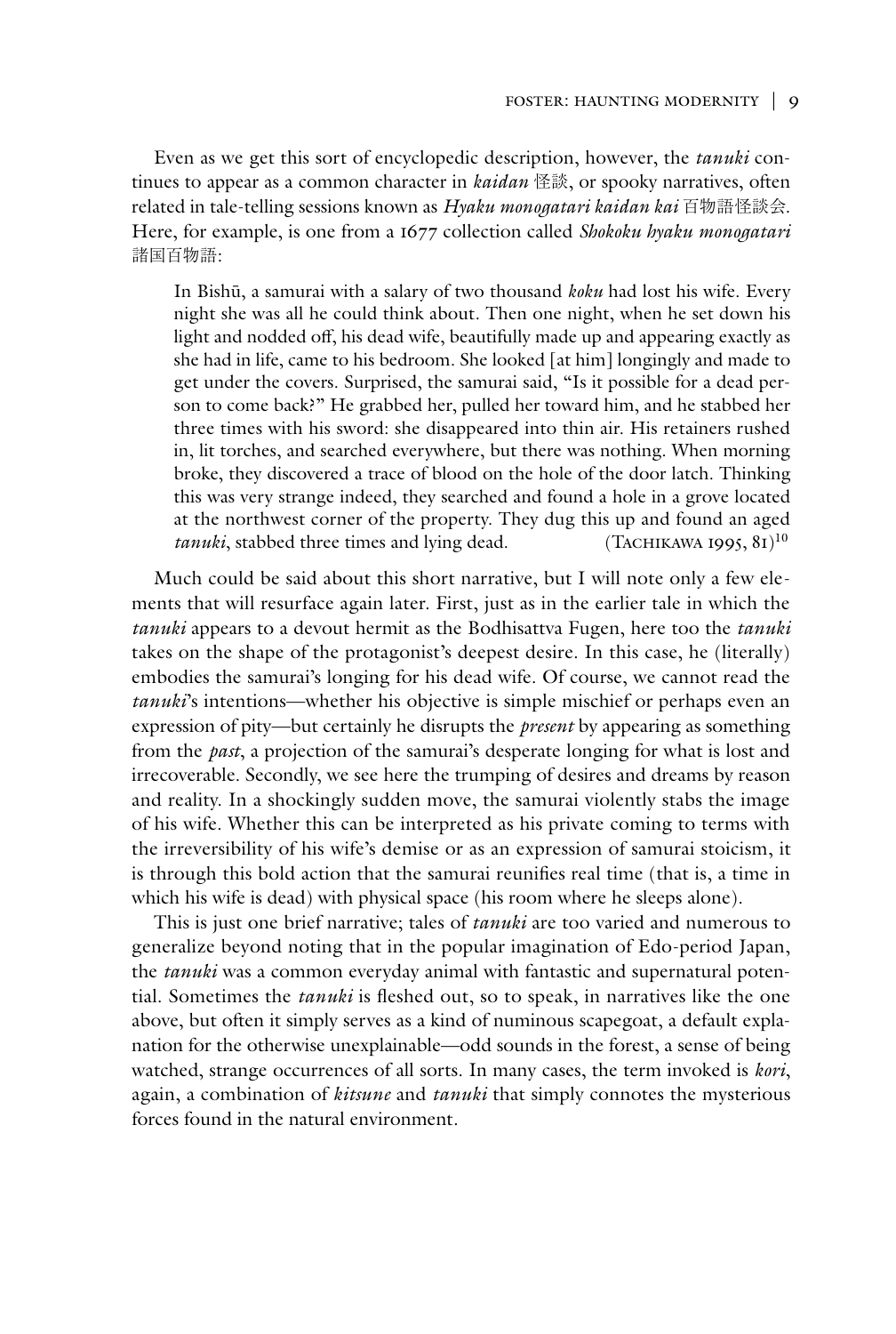# The train arrives

Against this Edo-period backdrop, what happens to the *tanuki* when the nation becomes possessed by the ideology of modernity? In Japan, modernization, both in theory and practice, was rapid and transformative. With the advent of the Meiji period (1868–1912), a relatively isolated nation was abruptly flooded with fresh ideas and new technologies, in large part inspired by direct contact with the West. The capital was officially moved to Tokyo and the disparate provinces of Japan were politically reconsolidated under a new government. During this period of radical transition, one of the clearest symbols of the linking together of the nation, and of modernity itself, was the steam train. If the *tanuki* is one protagonist in my story, the train is the second.

On 14 October 1872 the nation's first railroad line, an eighteen-mile stretch between Shinbashi and Yokohama, was officially opened. Government employees were given the day off, citizens lined the rails, the military fired salutes on land and sea, and Japanese officials and foreign dignitaries gathered at both stations to honor this monumental technological achievement (ERICSON 1996, 6; 61–62).<sup>11</sup> The next several decades witnessed the rapid diffusion of a network of rails throughout the country; by 1889, a thousand miles of track had already been laid (Aoki 2009, 3) and by 1907 almost five thousand (Ericson 1996, 9). More and more people were coming in contact with this fantastic new invention: from 1890 to 1900, the number of rail passengers increased from twenty-three million to a staggering one hundred and fourteen million (Ericson 1996, 68). As the train became a common sight, tunneling through mountainsides, slithering along riverbanks, thundering through rice fields, it was celebrated in newspapers, magazines, books, travel literature, woodblock prints, songs, and even games, as a glorious symbol of *bunmei kaika* 文明開化 or "civilization and enlightenment," one of several slogans "repeatedly wielded as emblems and instruments of national policy" (Gluck 1985, 18) from the 1870s on. The railroad was both a sign of modernity and modernity itself, the superlative metonym of this age of rapid transition; as historian Steven J. Ericson puts it, "For the Japanese of Meiji… the steam locomotive was the quintessential symbol of progress and civilization, the very epitome of modern industrial power" (ERICSON 1996, 3).<sup>12</sup>

The train literally reshaped the landscape, carving passages through mountains and across rivers, and creating new routes to previously hard-to-reach places. People traveled. Community boundaries were suddenly more permeable. Local identities and traditions were exposed to distant influences. Nature itself was changed forever, and the human relationship with the environment was indelibly altered.<sup>13</sup> In pre-Meiji folklore, mountains and forests—the no-man's land between village boundaries —were commonly portrayed as otherworldly, mysterious places where one might run into a troublesome, supernatural presence. It was often in these very in-between spaces that *tanuki* would work their mischief, causing the wayfarer to get lost. As the train made progressively deeper inroads into previously mysterious terrain, perhaps it was inevitable that this metonym for modernity and industrialization, this new shapeshifter, would clash with that older icon of tradition and nature, the *tanuki*.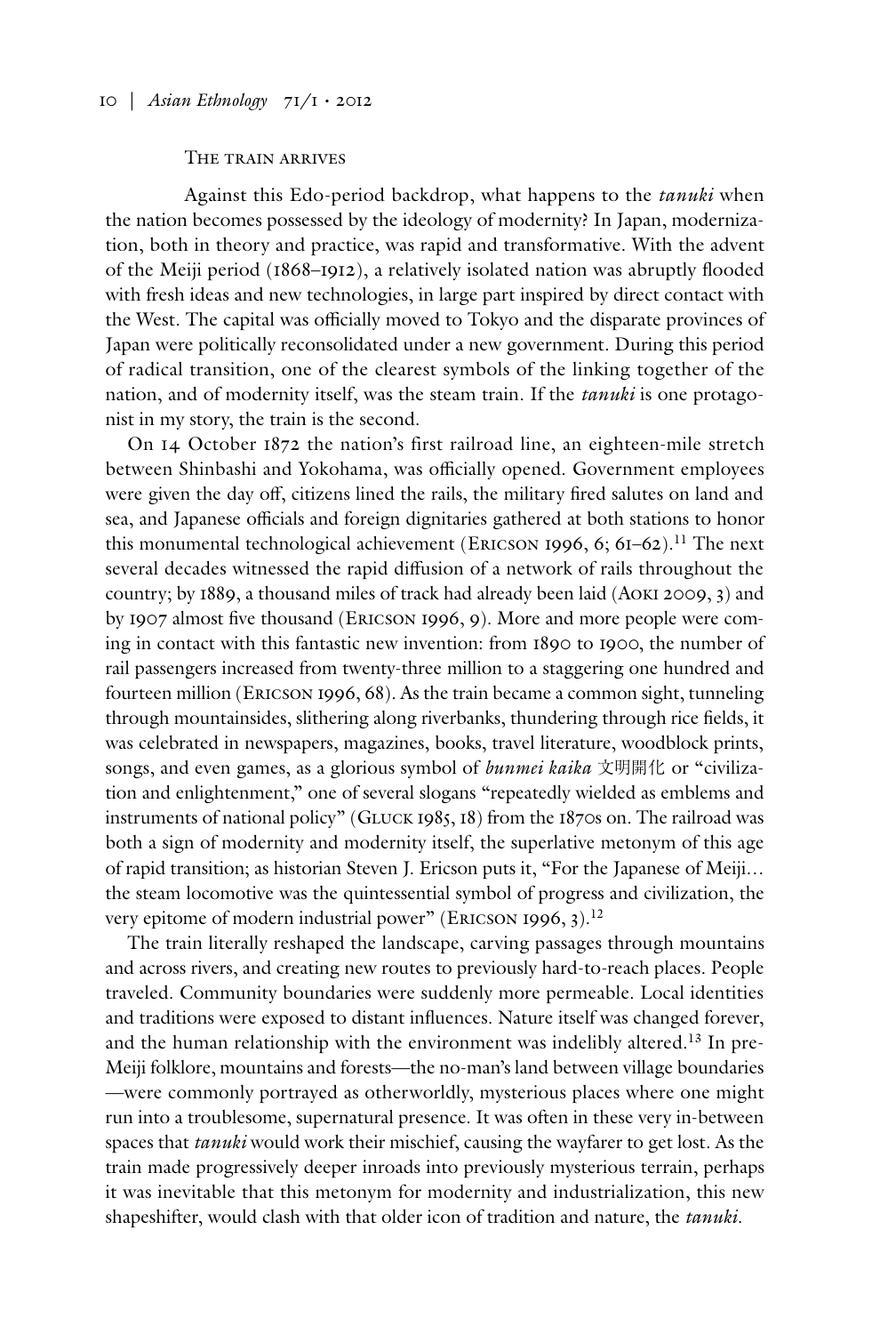#### Death of the *tanuki*

This clash was narrativized in numerous memorates and legends similar to this one from the Tokyo region:

Now there's reclaimed land in the area around Shinagawa, but in those days the waves ran against the shore, making a sound like *pashan pashan*. It was a lonely place, and there were a lot of *tanuki* and *kitsune* there as well.

At night, when the train would run through [the area], they would hear a sound, *shu shu po po po* coming from the other direction, and they'd hear a steam whistle blowing, and they'd say "a train is coming!" At first, even the conductor was thinking, "we're going to crash," and he would stop his own train and have a look around.

But the train from the other direction never came. "This is strange," they'd think, and then one night as always, the *shu shu po po po* sound came, and they could hear the steam whistle, and this time they thought, "let's not worry about it," and they gave it more speed and went straight ahead.

… Everybody expected a head-on collision—but they just went right on with no problem.

When dawn broke, along the tracks at the foot of Mt. Yatsu, they found a big *tanuki* lying there dead. Back in the days of the steam engines, there was only one track so there was no way a train could randomly come from the other direction. Well, of course, it was just that *tanuki* really enjoy imitating things.

 $(MATSUTANI 2000, 34-35)^{14}$ 

This is but one version of what would come to be known as the legend of the *nise kisha* 偽汽車, the "counterfeit steam train" legend or, more poetically, the "phantom train legend" (also called the *yūrei kikansha* 幽霊機関車, or "ghost train"). The putative father of Japanese folkloristics, Yanagita Kunio (1875–1962), mentions the legend in a 1918 essay (YANAGITA 2000); Sasaki Kizen 佐々木喜善 (1886– 1933), folklorist and Yanagita's source for his famous *Tōno monogatari* 遠野物語, also writes about the narrative  $(SASAKI 1926, 157–64)$ ; and in a more recent collection, children's author and folklorist MATSUTANI Miyoko (b. 1926) presents over forty examples of creatures imitating trains from prefectures throughout Honshu, Kyushu, and Shikoku, and suggests that some form of the legend probably existed as early as 1878 (1985, 13–47). Certainly real dead *tanuki* were found wherever railroad tracks were laid, and with them these phantom train narratives proliferated; MATSUTANI (1985, 15) notes that by 1910 the legend had spread throughout Japan. Sasaki also alludes to the ubiquity of the narrative, commenting in 1926 that, "probably everybody has heard this story somewhere at least once"  $(1926, 157)$ <sup>15</sup>

Beyond Matsutani's collection, scholarly focus on the legend has been relatively limited. YANAGITA (2000) emphasizes the comic nature of the narrative and references it as an example of the *tanuki*'s penchant for imitating sounds. Sasaki explains that, "It seems we have recognized the legend of ghost ships (*funa yūrei*) since a long time ago. But the phantom train appears to be only a very recent story, the oldest [version going back to] sometime between 1879–1880 and around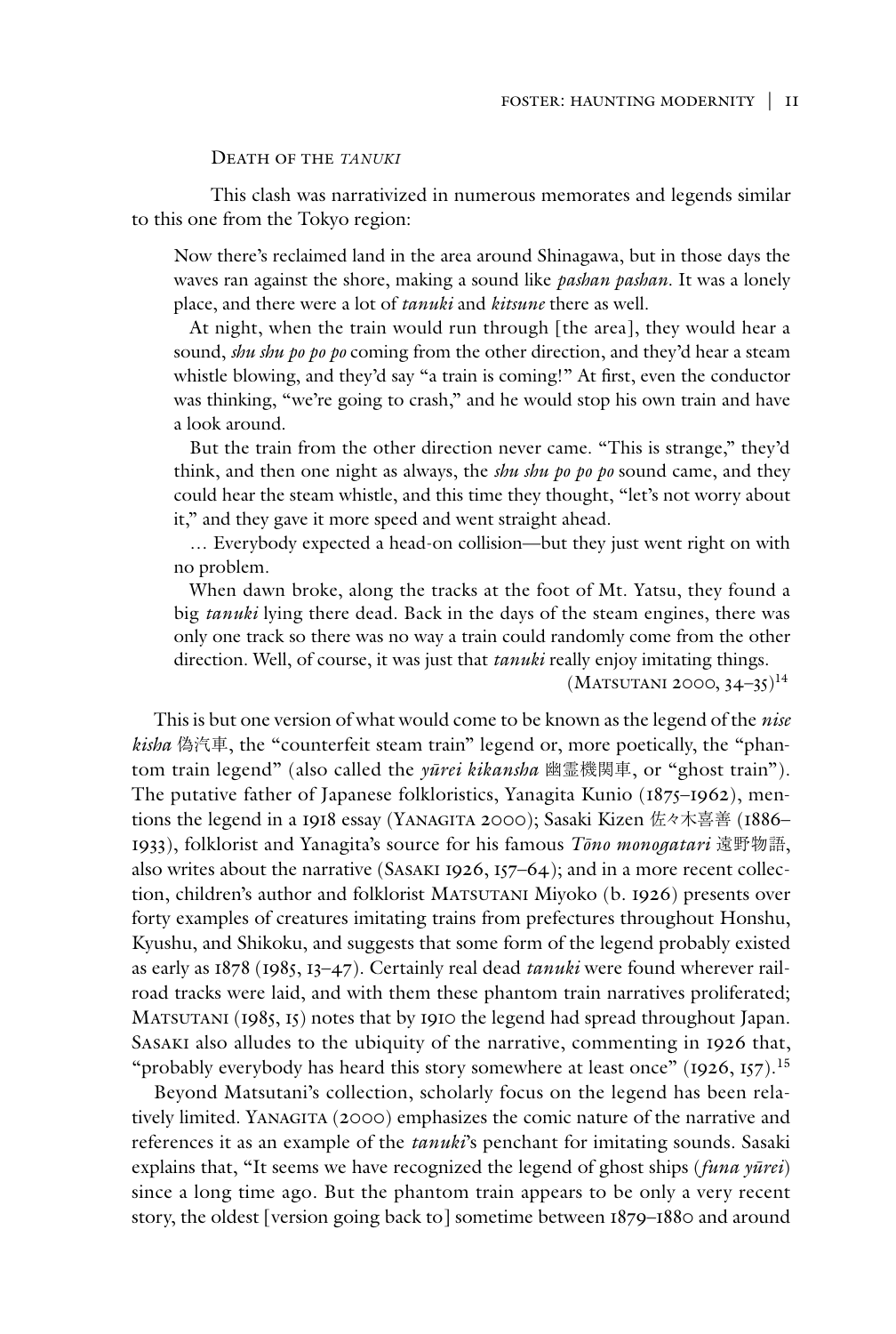1887. Despite this [relative newness], the narrative has been distributed far and wide, spreading along with the railroad" (SASAKI 1926, 157). Sasaki also makes the point that, unlike earlier ghost ship legends, the train narratives are not "mystical"; rather they contain "humor" and generally end with a laugh on the part of the raconteur (Sasaki 1926, 162). He concludes his analysis by noting that this "new interesting legend" (Sasaki 1926, 163) has even been found in recently settled areas of Hokkaido and does not seem to be fading—though he does not know why.16

I would suggest that one reason for the legend's resilience during the early years of the twentieth century is that on a metaphorical level it betrays deep ambivalence about modernity, and a sense of loss for the natural environment and local traditions that the train, as the vehicle of progress, would destroy. The legend expresses concern about the unstoppable forces of industrialized modernity that were everywhere changing the land and its traditions; the *tanuki* is a small, native animal, made of flesh and blood, who futilely resists the encroachment into its territory of a huge, foreign-inspired, monster made of iron. If the mountains and forests were otherworldy regions in which a person en route from one village to another might encounter a supernatural force, the phantom train legends creatively document the destruction of these liminal zones; the steam train tied together villages in a whole new way, taking the mystery and danger from these otherworldly spaces.

The legends can be interpreted as allegorical on many levels—culture versus nature, industry versus environment, foreign versus native, dominant technologies versus local knowledge—and it is perhaps not surprising that they accompanied, as a kind of counterpoint, the network of rails expanding from region to region. If the hegemonic narrative of Meiji was *bunmei kaika*, then these legends speak of resistance to the tales of progress told of (and by) a nation becoming modern. They lament the indelible changes to the physical and cognitive landscape; the train is a monster of modernity rampaging through traditional community life defended in vain by the human's proxy, the native, old-fashioned *tanuki*. The legends present the possibility of a counter-narrative to the glorious and romantic official story of modernity.

Historians have suggested that some rural villages actively resisted the incursion of the train, forcing stations to be built on the outskirts of town. In some cases there may have been an economic rationale for this opposition: hotel owners and workers felt that the train, passing quickly through, would reduce the number of travelers spending the night. There were also fears that the smoke might affect mulberry trees and damage silk production, or that the noise would cause chickens to stop laying eggs (Nagata 1964, 99), and in at least one instance, a rumor circulated that the sound of the train whistle would shorten the hearer's life (ERICSON 1996, 59).17 The actual prevalence of local opposition movements is a matter of dispute; one scholar adamantly argues that there is no historical evidence for these "legends of refusal" [*kyōhi densetsu*] (Aoki 2009). Ultimately, however, whether local opposition to the railway was historical fact or not, the very development of "legends of refusal" indicates real anxiety about the changes the railroad, and its inexorable penetration throughout the land, might bring.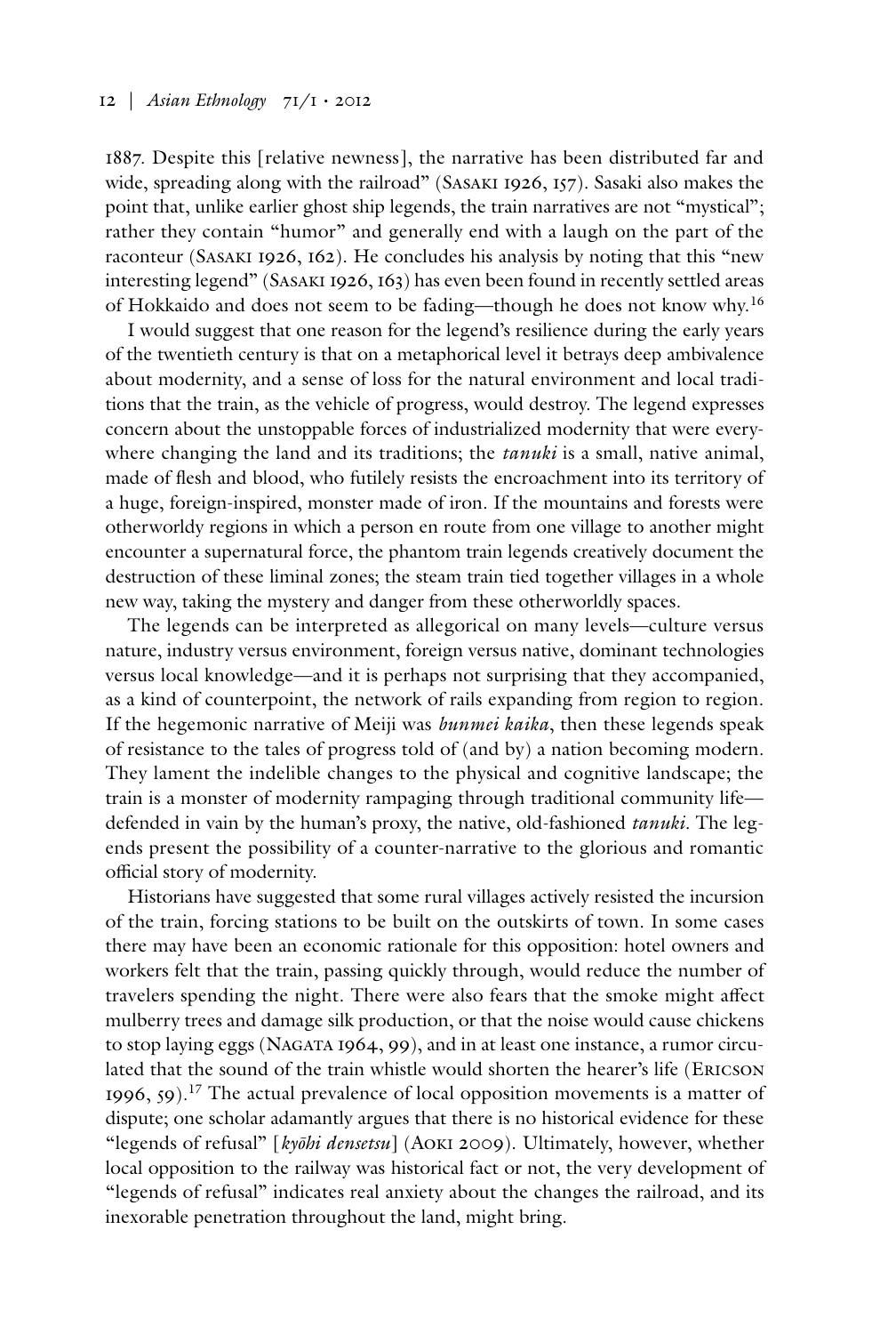Resistance to the train was also found in the literature of the time. Japan's most influential novelist and literary theorist of the early twentieth century, Natsume Sōseki 夏目漱石 (1867–1916), for example, repeatedly "uses the motion of trains as a metaphor for rapid national changes that have not been fully understood by the individuals they affect" and "implicitly critiques Japan's state-sponsored capitalist development, imperialism and war, all of which were predicated on the mobility of goods and people" (Freedman 2011, 70). In novels such as *Sanshirō* 三四郎 (1908), railroads (steam trains and street cars) represent violent forces that not only cause characters to feel anxious and disoriented, but sometimes literally lead to death through suicide or accident.18

Despite this strain of critical commentary, as railroads became more and more ubiquitous, the dominant attitude, both in official and popular culture, was acceptance and celebration. "For the vast majority of the population," Ericson suggests, "darker images paled before the bright symbol of the railroad as the engine of civilization and enlightenment." Negative "perceptions were," he explains, "largely confined to the world of disaffected novelists, agrarian ideologues, and rural storytellers" (Ericson 1996, 57). But indeed, this is my point: as lingering tales of resistance, the phantom train legends provide insight into the sentiments of the people who felt dispossessed by Japan's modernity.

Moreover, such sentiments represented more than just apprehension about a new technology with the potential to destroy the environment. Historian Carol Gluck has noted that the two most powerful symbols of modern Japan were the railroad and the emperor, a correlation that is only fitting, for the train and the emperor are both part of the received narrative of modern Japanese nationhood (Gluck 1985, 101). It is no coincidence that the Meiji Emperor was the star passenger on that official inaugural journey between Tokyo and Yokohama. And by the early 1900s, almost all railway lines in Japan were state owned.19 Furthermore, during this same period of intensive railroad building at home, Japan was engaged in violent imperialist ventures abroad, including the first Sino-Japanese War (1894– 1895), the Russo-Japanese War (1904–1905), and the annexation of Korea (1910); trains were deeply implicated in (and also symbolic of) these colonialist incursions (HARADA 1991,  $42-54$ ). In short, the railroad and the imperial nation-state were one and the same during this period; the train signified not only the destructive potential of industrial technology itself, but also the consolidation of nationhood and the imperial expansion that such technologies made possible.

Within this context, the phantom train narratives can be read as, to invoke James C. Scott's term, "hidden transcripts," in which people openly, yet in "disguised form... insinuate a critique of power" (SCOTT 1990, xiii). Quietly but incisively the legends comment on the binding together, through train and emperor, of metropole and periphery into a single imagined community. The *tanuki* may seem like a passive victim in this national, industrial expansion, but by confronting the progress of the steam train, often through sound, he voices a sentiment counter to the modern, homogenizing project. As in the earlier examples—whether the *tanuki* poses as Fugen or as the wife of a samurai—the narrative hinges on the trope of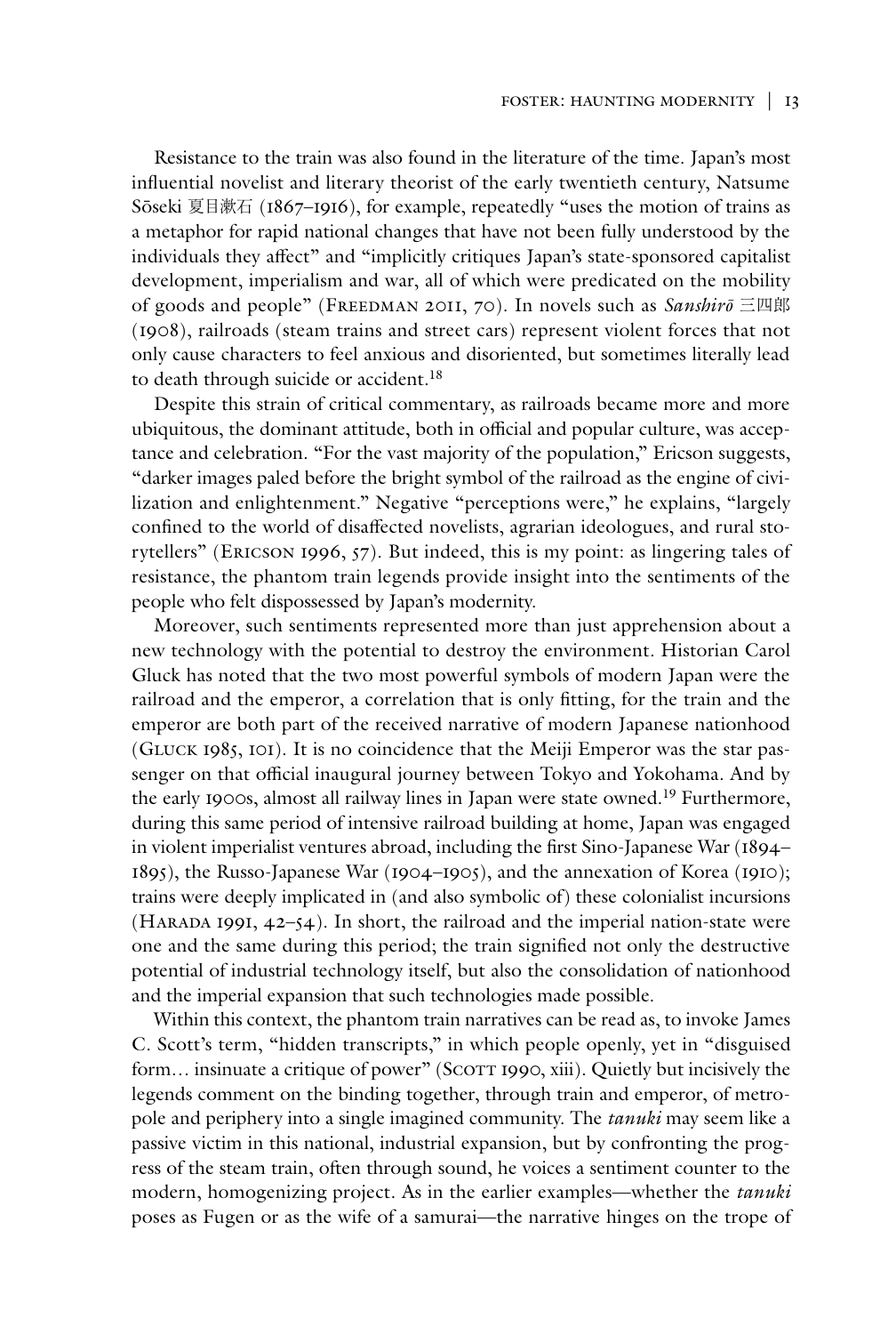transformation and mischievous mimicking. But in this instance, when confronting a pervasive symbol of modernity, the trope functions not only as a comic or affective narrative device, but also articulates a political critique. The *tanuki* deploys his traditional skills of deception just as he has always done, but by targeting the train, he enacts an ideological offensive against everything the railroad stands for: industrial modernity, the destruction of nature, and the dissolution of rural community structures.

It is, therefore, all the more significant that the legends end with the *tanuki*'s death. When he stands up to the train, his small voice is tragically silenced, his old magic squelched by a new industrial magic that permanently alters his traditional territory. The *tanuki*'s imitation of a train is a plaintive cry to halt the progress of the modern; though it gives the engineers pause for a moment, eventually they choose to ignore the sound and, come what may, go full steam ahead. Like the samurai of the earlier narrative, their bold decision brings them back to reality. In the morning light, the *tanuki*'s dead body—mundane, bloody, bereft of magic signifies the futility of trying to retain the old landscape. The legends may reflect disillusionment with the train and all that it signifies, but also, more devastatingly, they reflect an *acceptance* of the inevitability of this destruction, and ultimately the futility of fighting against it. In the wake of progress, it seems, there is always a dead body, and the *tanuki*'s corpse becomes a metonym for those things—nature, tradition, magic—that the narrative of modernity destroys.20

### The politics of haunting

If there is political and ideological conflict voiced in the phantom train legends, we can extend this analysis one step further to explore how these counternarratives can be understood as tales of *haunting*; we can also, therefore, gesture to how tales of haunting might be read as political or ideological critiques. I suggest that we can think of "haunting" as a kind of contextual error in which the past articulates itself uncomfortably, threateningly, into the present. This does not mean that haunting has anything to do with a lack of rationality on the part of the teller or listener; indeed, memorates such as the phantom train legends are often flush with evidentiary details—from specific locations, to the body of the dead *tanuki* themselves—that serve the cause of believability. In a sense, in fact, these tales thematize the triumph of modern sensitivities over the supernatural; they are all about getting to the truth behind the illusion, causing the deceptive shapeshifter to reveal its true form.<sup>21</sup>

I am more interested in thinking about how these narratives are structured around the persistence of something from one time into another time; their plots are driven by intrusive anachronism. In the samurai narrative recounted earlier, for example, the wife in her living form is a vision *from the past*; therefore her embodied appearance *in the present* is inappropriate: it is, as it were, out of time. Only through a powerful act of will, as the samurai thrusts his sword into his wife's body, can the past be banished from the present. Etymologically, the notion of a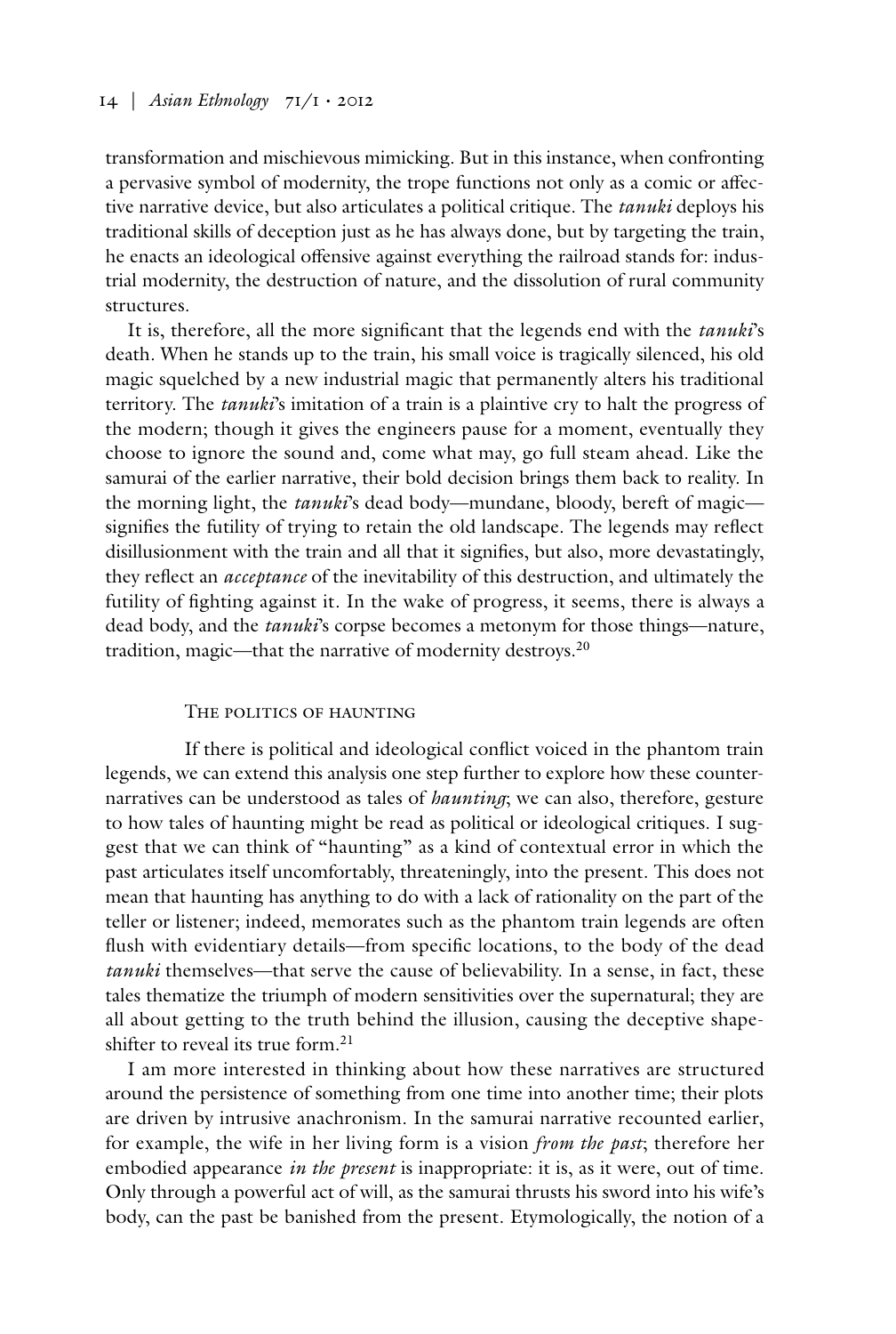*haunt* or *haunting* comes from the French and refers not—as in contemporary vernacular discourse—to something spooky, but rather to the notion of habituating or frequenting a place or a practice. Even today, of course, we speak of our old "haunts." The kind of haunting I am concerned with here, then, is the possibility of a "thing" that frequented a particular place in the past continuing to frequent that same place in the present. Of course, this is to a certain extent the mechanism of memory itself: all memories hinge on the existence of the past in the present. But a haunting is a pathological experience of memory; it signifies the subject's inability to retain a memory *as* just a memory. The past is perceived as real, but in the wrong place.<sup>22</sup>

We see this with the phantom train legend. The time of modernity, as manifest by the train, is in the process of claiming the landscape. That is, the train is in the present time and the *tanuki* can, only for a moment, use their old powers of transformation and imitation to thwart this forward progress. Ultimately, however, the *tanuki*'s appearance is only a temporary imposition of the past on the reality of the present. Here is another version of the legend, this one reported in the *Tōō Nippō* 東奥日報 newspaper on 3 May 1889:

Just before arriving in Okegawa one evening, a steam train that had left Ueno [in Tokyo] encountered another train, with its steam whistle blowing, advancing along the same tracks from the opposite direction. The train driver was surprised; he hastily reduced his speed and blew his whistle wildly. The oncoming train did the same, blowing its whistle insistently. However, the train that had appeared close [at first], did not seem to come any closer. When he fixed his eyes on it, the train seemed to be there but it also seemed not to be there; it was very unclear, so he increased his speed so much that he was going to crash into the other train. But the other train just disappeared like smoke, leaving not a trace. However, where it had been, two old *tanuki* the size of dogs were found lying dead on the tracks, having been hit by the train. Thinking they were terrible nuisances and now they would get their comeuppances, the driver skinned them and used the meat for *tanuki* soup. What a surprise that such a thing could occur these days, during the Meiji period.

("Kori no kisha"; reprinted in YUMOTO 2009, 209)<sup>23</sup>

There are many familiar elements here, including the decision to go full speed ahead, and the tragicomic ending in which the *tanuki* ends up as dinner, but I want to focus on the reporter's last line. "What a surprise," he says, "that such a thing could occur these days, during the Meiji period." The narrative itself emerges from this surprise—from the disjuncture between the industrial, institutional, modern(izing) time of Meiji and the still mysterious spaces of the countryside. This disjuncture is the catalyst for the feeling of haunting.

Bakhtin famously coined the term "chronotope" for what he describes as "the intrinsic connectedness of temporal and spatial relationships." He explains that in the chronotope, "spatial and temporal indicators are fused into one carefully thought-out, concrete whole," and that "time, as it were, thickens, takes on flesh, becomes artistically visible; likewise space becomes charged and responsive to the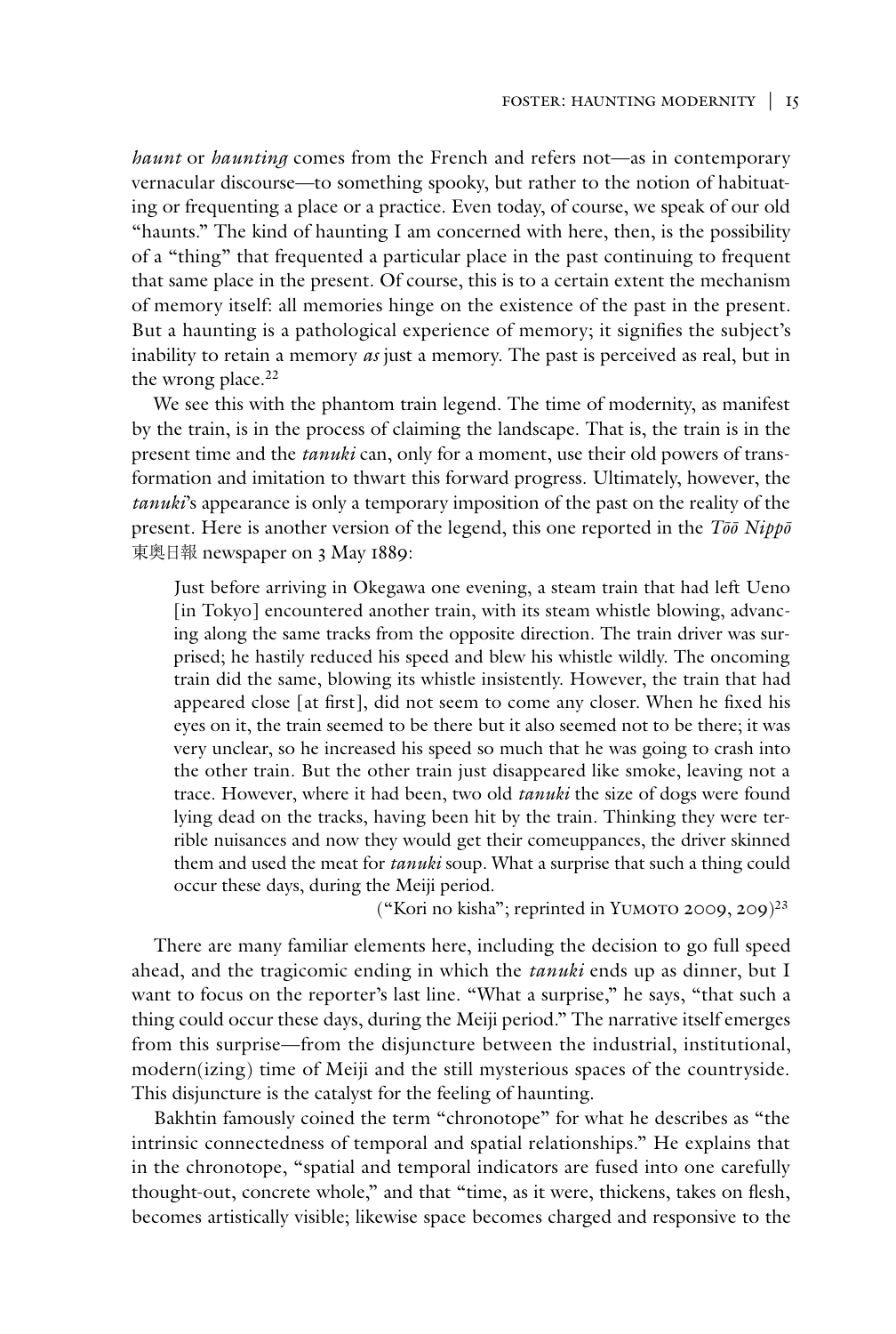movements of time, plot and history" (Bakhtin 1981, 84). While Bakhtin is writing specifically about literary narratives, the basic concept of the *connectedness* of time and place is a good starting point for exploring the *disconnectedness*, or incongruity, of temporal and spatial relationships that characterizes the phantom train narratives, and many other narratives of haunting.<sup>24</sup>

When I speak of *time* in this context, I am referring to what I will call "indexical time." In contrast (or in addition) to scientific time or calendrical time, indexical time reflects a sense of time in one place in reference to time in another place. Indexical time hinges on the fact of history as a narrative of sociocultural change and continuity: modernity, with all its accoutrements and defining characteristics, is distinguished as a particular historical moment in a particular place in contrast to—that is, having an indexical relationship with—historical moments that come before and after it. The phenomenon of simultaneously being *physically present in one time but affectively connected to another time* can cause the cognitive and contextual disorientation of haunting. In other words, haunting articulates an impossible copresence; it is the bewilderment a subject feels when two times are simultaneously experienced in the same place. If Bakhtin's notion of chronotope suggests that a particular place is linked to a particular time, then the phenomenology of haunting complicates the logic of this indexicality: time is out of place, or place is out of time. Put another way, we can say that if chronotopes themselves are historical constructs (Morson and Emerson 1990, 369), then the changes wrought by the train ruptures chronotopic unity—and the disorientation of this movement gives rise to hauntings.

# Speed, loss, desire, nostalgia

During the Meiji period, the train was the literal vehicle through which modern regularized (urban) time was introduced into the countryside. It not only provided access to other villages and to once distant cities, but it also standardized schedules, creating set timetables regardless of season and climate. The extent of these changes cannot be overemphasized: before the Meiji period, for example, such fine calibrations of time as the "minute" did not exist because that level of exactitude was not necessary in daily life. "Through the opening of the railways," historian Harada Katsumasa explains bluntly, "people had to learn new units of time measurement" (HARADA 1998, 65).<sup>25</sup>

The railroad also simply made things faster. The locomotive embodied speed, altering relationships between once disparate places through its steam-driven velocity, bringing them closer together in time and imagination. The spatial disorientation caused by speed was a notorious effect of trains everywhere; in 1843, for example, German poet Heinrich Heine (1797–1856) commented simply that "space is killed by the railways" (cited in SCHIVELBUSCH 1986, 37). In Meiji Japan, the average train speed was only about twenty miles an hour, but even this pace triggered cognitive disjunctions with regard to place and time. The technology of the train ruptured the "traditional space-time continuum" which was "organically embedded in nature" (SCHIVELBUSCH 1986, 36). A possibly apocryphal, though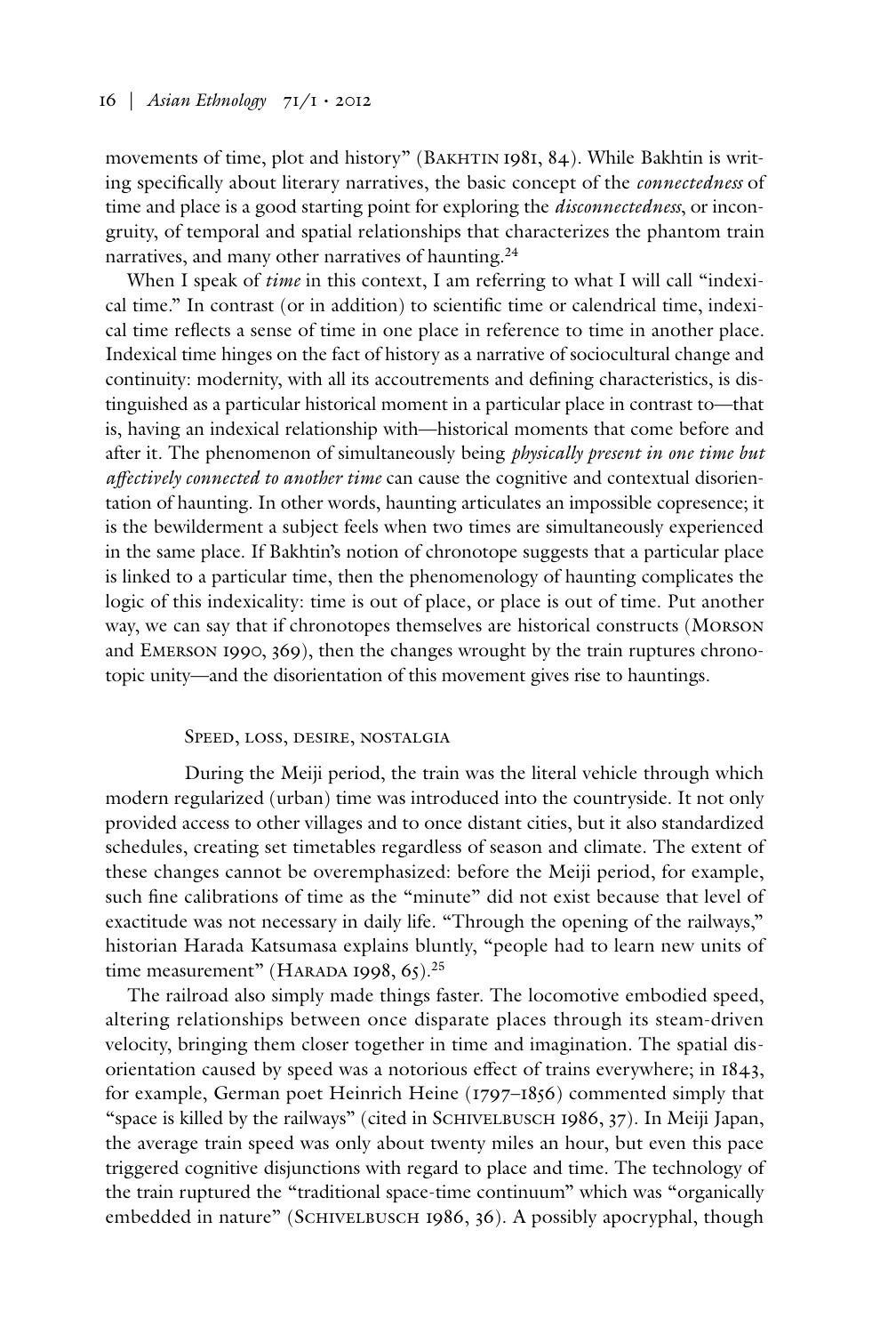nonetheless significant, story recounts one of the first railroad journeys from Shinbashi to Yokohama. The passengers, it is said, refused to deboard after arriving in Yokohama because they simply could not grasp the fact that they had arrived at their destination so quickly. How could they possibly have covered the distance of a full day's walk in little more than an hour? (Ericson 1996, 69–70). With the advent of the train, traditional human perceptions of time-space relations were rapidly and shockingly altered.26

The phantom train legends play with this temporal and spatial reshaping, narrating the disorienting experience of rapid travel between city centers. In a sense, railroad time does not even allow space to exist between cities: "the railroad," Wolfgang Schivelbusch points out, "knows only points of departure and destination" (SCHIVELBUSCH 1986, 38). When traversing the traditionally liminal spaces of rural Japan, therefore, travelers enter not only another space, but also another time—a time from the past in which *tanuki* can still enact mystery and danger. Significantly, in this in-between (and therefore nonexistent) space, the train drivers overcome the illusion of the *tanuki* by trusting their own sensibilities as modern men and using the violent technology at hand to go forward at full throttle. Like the hunter's arrow shot or the samurai's sword thrust, the burst of full steam ahead pierces the veil of illusion. It brings the timeless space of the wild countryside into the same time zone as the cities, a time-space in which the *tanuki* is nothing more than a flesh and blood animal fit for soup.

As with much folklore collected during this period, it is difficult to know the context in which the phantom train narratives were related, but their abundance and the relatively long period in which they circulated suggest that they clearly had resonance with a great many people. While I have argued that they represent an expression of resistance to the inevitability of modernization, one might argue inversely that the *tanuki*'s constant failure suggests that the tales express complicity with the modern project. They do, in one sense, fit the mold of so-called *yōkai taiji* 妖怪退治, traditional narratives in which a (usually) human hero triumphs over a troublesome or dangerous monster. In this case the question may be which is the monster, the *tanuki* or the train?<sup>27</sup> Ultimately, we can say that even as the phantom train narratives are about resistance to modernity, they are also about the inevitability of its triumph; even as they are about complicity with progress, they document a longing for the things destroyed in its wake. In short, whether the teller/listener cheers for the *tanuki* or for the train, the popularity and ubiquity of these narratives reflects ambivalence to the changes that were occurring throughout the nation; the *tanuki*—even as he is killed—is a symbol of the sacrifices made for the sake of modernity. The phantom train narratives are about loss.28

Just as the *tanuki* in the samurai story mentioned earlier represents the physical embodiment of the samurai's personal longing, the *tanuki* protagonist of the phantom train tales enacts a desire for that prelapsarian moment before the radical shifts of modernity, when *tanuki* still had agency in, and on, the landscape. The longing in this case is not personal, but ideological, a desire to counter with equal power the forward movement of the train, to reverse the flow of time; the *tanuki*'s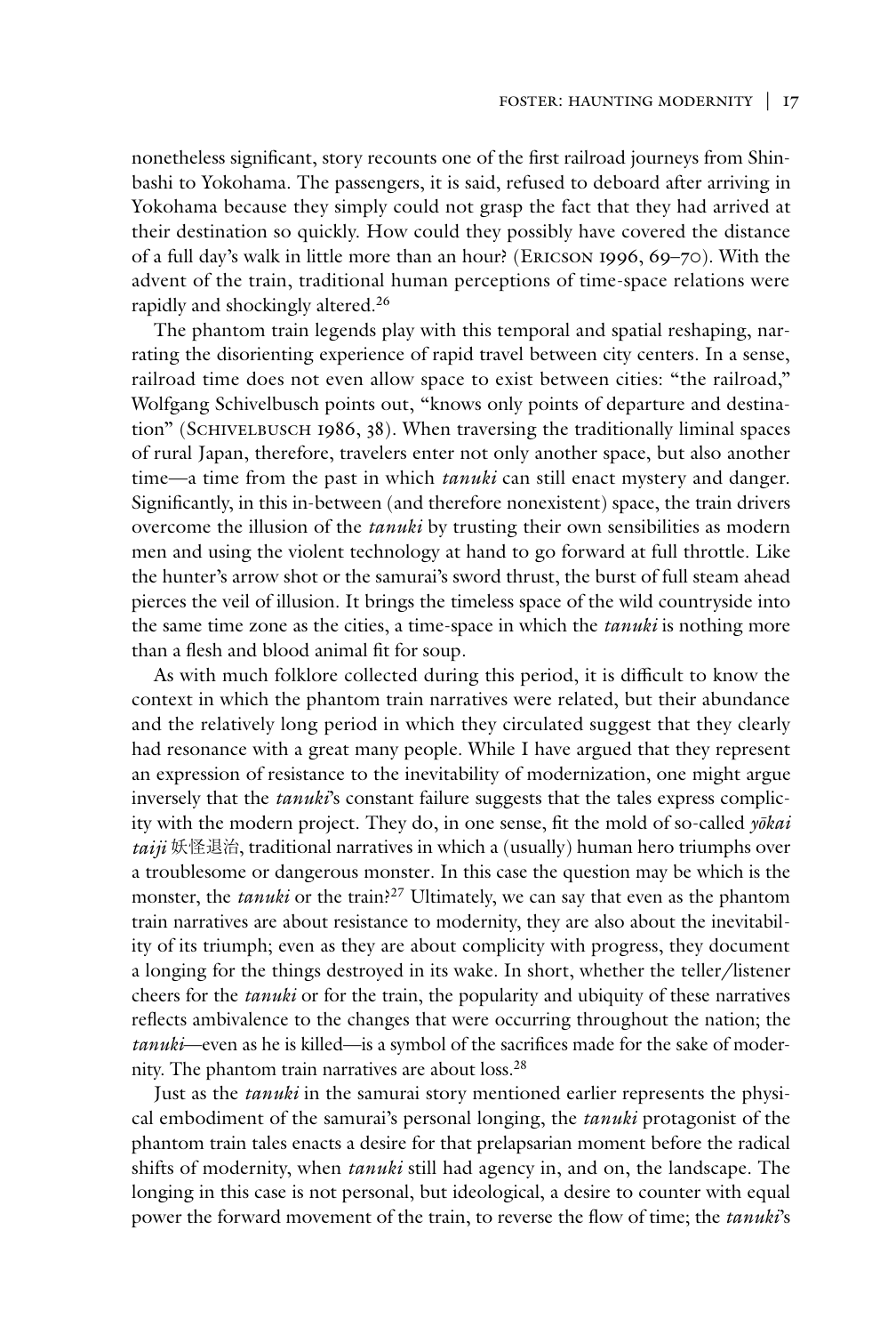inevitable death articulates the futility, the already-too-lateness, of such an emotion. His corpse lying on the side of the tracks embodies the impossibility of longing for a time already no longer possible.29

In a sense, then, the narratives articulate nostalgia at a moment of profound change. The word *nostalgia* derives from Greek and literally combines grief or pain (*algia*) with the notion of returning home (*nostos*). In contemporary discourse, of course, it has come to encompass a range of feelings concerning "the juxtaposition of an idealized past with an unsatisfactory present" (BEHLMER 2000, 7). In addition to the homesickness felt on leaving one's native place, nostalgia can also be experienced when the place that *was* home changes beyond recognition. That is, the desire to go back home can indicate a desire to go back in time. In this way, we can affiliate the concept of *nostos* with the chronotope, the fusion of time and place, to signal that the telling of these tales emerges from a longing for a "concrete whole," as BAKHTIN puts it  $(1981, 84)$ , in which temporal and spatial vectors are fused, or rather, when the subject feels a sense of unity or wholeness between time and space. The phantom train narratives circulate only when the past is already impossible to (re)claim because it no longer exists or, more likely, never did. And the *tanuki* represents this desire given form; as revenants of the past they haunt the modern lives of the people who tell their tales.<sup>30</sup>

### Modernity haunting

But in times of rapid flux and cultural change, it is not only the past that haunts the present. The desire for the future, for an impossible modernity, can be just as disorienting. I would like to complicate the phantom train legends now by introducing another similar narrative originally told in the 1920s and 1930s, toward the end of the period during which the phantom train legends were most prevalent. The narrative is not set in one of Japan's expanding conurbations, but on a small island where there has never been a train. Shimo-Koshikijima 下甑島 is situated about twenty-five miles off the west coast of Kagoshima Prefecture in southwestern Japan, hundreds of miles from the large urban centers of the Tokyo and Osaka regions. In the 1930s, the population of Teuchi 手打, the community in which the narrative takes place, was probably no more than four thousand people. But even in a place like this, excitement about the steam train infected the residents.

In 2001, an islander named Torii Keijirō 鳥居刑二郎, then in his late sixties, recounted to me this legend he had heard as a small child. The protagonist is a man from the island, recently married. In my slightly abbreviated translation here, I have tried to replicate, as much as possible, Torii-san's words and style:

Of course, there's absolutely no way there can be a train on this island [*aruwake wa nai*]. But in spite of that, this guy's asleep and, you know, in those days bathrooms were outside, so you had to put on *geta* [wooden clogs] and go outside or you couldn't use the toilet.… So this guy wakes up in the middle of the night and goes out to the toilet… and he hears the *chīn chīn* sound of a train. He's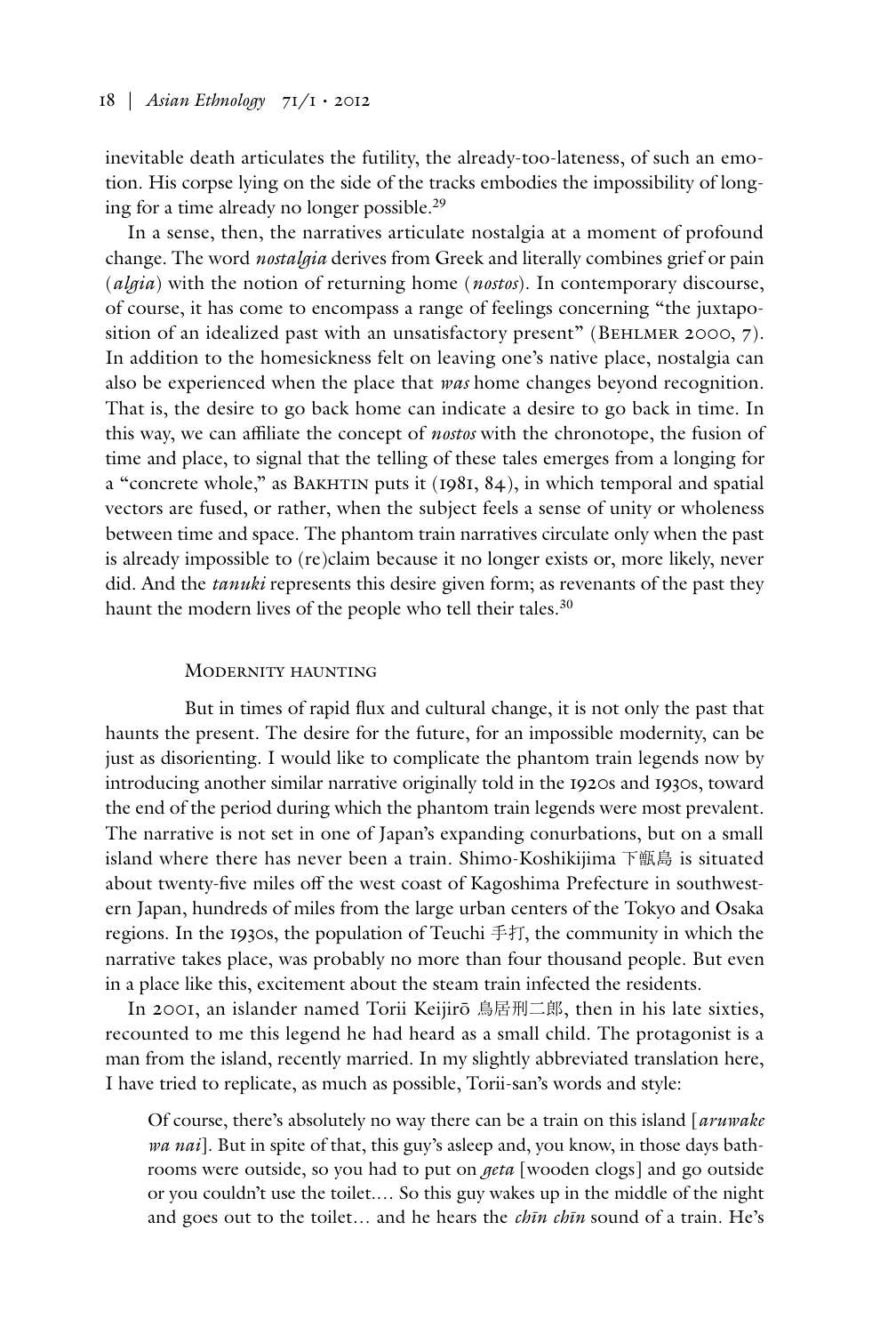never seen a train before, never even heard the *chīn chīn* sound of a train before. Only maybe he's heard about it in rumor (*seken kara*)—that the train goes *chīn chīn*… you know, he's just heard people talking about it. So he hears *chīn chīn*  and believe it or not (*masa ni*) a train comes along. This guy lived in an area called Amida-zo; he hears, "This is Amida-zo Station." And he thinks, "Wow, that's a train"… and he runs and leaps aboard… and then the train gradually goes along the coast, and [the announcement] says, "This is Jugoya-baba; are there any departing passengers?"… The guy thinks, I'm already [*sekkaku*] on board so I may as well ride on to the last station… the next stop is Kunboigawa, so the [announcement] says, "This is Kunboigawa [*koko wa Kunboigawa desu…*]," and you know there's a place called Shirakihama, so when they get there it says "This is Shirakihama."… And then there's that shrine, Suwa-jinja, and they arrive there and it says, "Last stop, Suwa-jinja." In the old days there was a rocky shore there, so they get to the shore, and then the guy gets off and arranges the area, making a nice spot for himself.

Meanwhile, his wife [back home] is thinking, he went out for a piss and he hasn't come home yet.… And they were just newlyweds, so she's wondering what could have happened, where could he have gone? So she calls the fire department and the search begins. The firemen search throughout the village, and when they find the guy, he tells them proudly, "Hey, I came out here by train."

That's the story. When was it? Probably from the fourth or fifth year of Shōwa, so a pretty recent story, not all that old.… Nobody's sure what it was, but it was probably a *tanuki* [*sore wa tanuki deshō*]. There are a lot of people tricked by *tanuki*, so it was most likely a *tanuki* for sure.<sup>31</sup>

The narrative makes clear that even on an island where there was no train, the romance and excitement of the modern affected the psychic worlds of the residents. There is also a distinct emphasis on sound here. Although he says nothing of the visual aspects of the *tanuki*-train, Torii-san very vividly describes the *chīn chīn* sound and performs the station-stop announcements.

Moreover, within the story, the *tanuki* lives up to its traditional function as a shapeshifter renowned, as Torii-san reminds us, for tricking people. Becoming a train, or the illusion of a train, the creature causes the man to interact with familiar terrain in an entirely new way, ironically performing a function similar to real trains on the mainland that were defamiliarizing geographies and altering human relationships to time and space. In fact, residents would know the actual placenames mentioned in the narrative and realize that a distance of hardly one hundred meters separates each station stop and that the entire distance traveled by the *tanuki* train is probably no more than two kilometers. These distances do not require a train—the scale is wrong. So while the plot itself is driven by an error of perception, for those aware of the geographical setting and spatial context, the humor of the narrative is derived from a disjuncture of distances.

Considered within its historical context, the legend suggests a local desire to be one with the modernity of the nation—separated by water, perhaps, yet linked in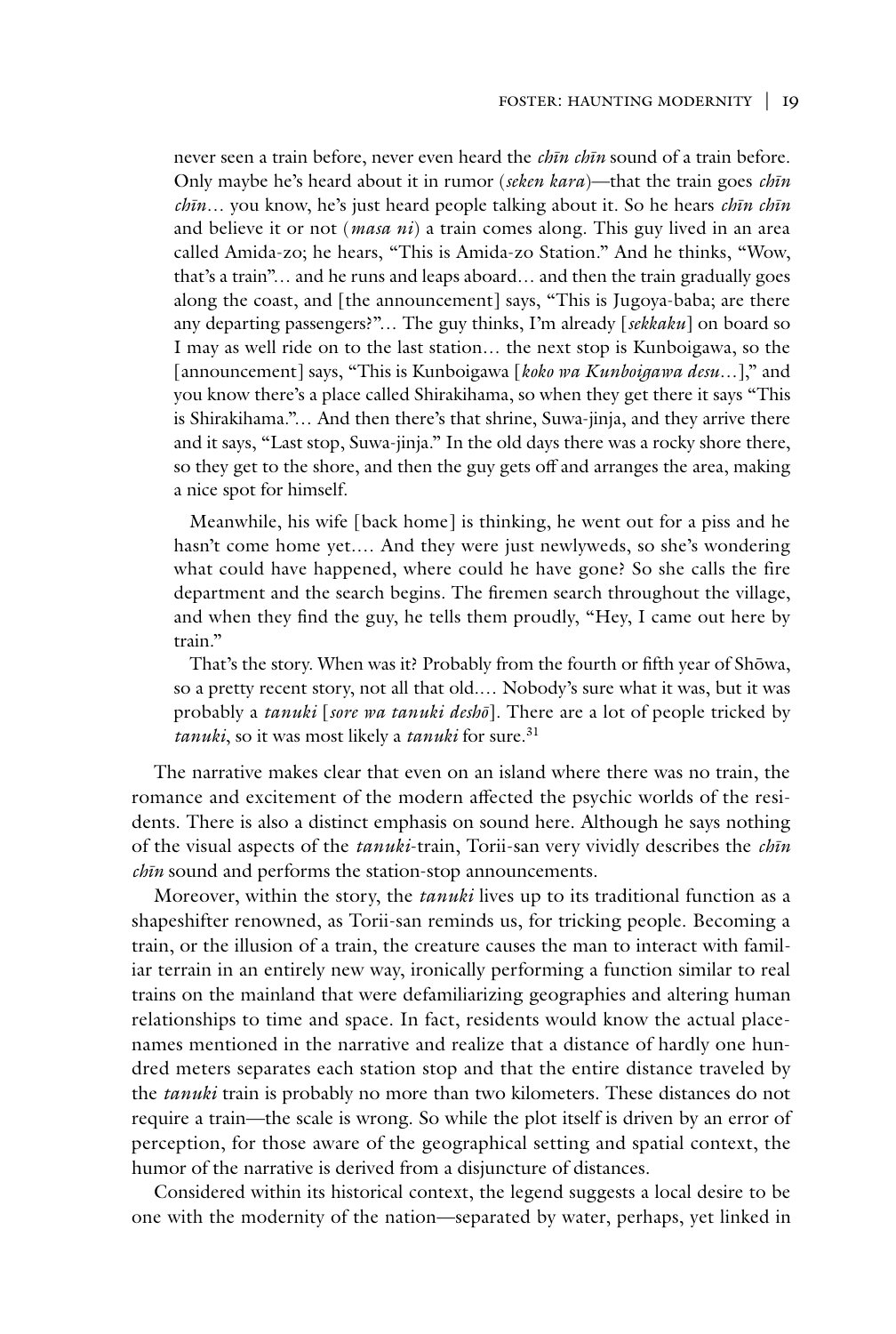terms of progress and potential, part of the broader, expanding Japanese nation-state. But the message is ambiguous, even cynical; its humor is based on the fact that unity with the rest of the nation is ultimately nothing more than a dream, the product of an over-excited imagination, and that the island has already been left behind as Japan moves forward. In the guise of the *tanuki*, the specter of modernity, like a ghost of the future, haunts the island, poking fun at its desire to have what it cannot have. On one level, the tale is nothing more than a humorous narrative about a country bumpkin longing to have what he thinks they have in the city, a self-critical commentary about a desire to keep up with the rest of the nation. More poignantly, however, it also critiques the effects of modernity itself, the way scales of consumption leave some people and places behind—to live, as it were, in a different time zone. 32

It is significant also that, unlike the newspaper reporter's conclusion earlier— "What a surprise that such a thing could occur these days"—Torii-san ends by noting, with no surprise at all, that this was a "recent story" and "it was most likely a *tanuki* for sure." The implication is that on the island in the 1930s, *tanuki* were not anachronistic; it was only natural that they would practice their traditional antics. Furthermore, the *tanuki* in this story does not end up dead, but, in a sense, continues to haunt the island. In fact, if we return to the notion of haunting here, we find that this narrative represents a converse form of the other tales we have looked at. In the phantom train legends, the *time* of modernity is real, but the *landscape* is distant and imaginary—an idealized space of supernatural possibility disconnected from the temporal world of the Meiji period. Inversely, in Shimo-Koshikijima the landscape is real, but the modernity imposed upon it in the guise of the train represents, for the islanders, an imagined time in which trains might actually have a relevant function. Within the narrative, the real space of the village is overlayed by a temporal world of the future, an image fashioned from a longing for a time not available on the island. A real place and a desired time are fused to create an idealized but impossible narrative. The *tanuki* enacts this desire, enchanting the islanders with the specter of a modernity in which they cannot fully participate.33

#### Death of the *tanuki*: redux

This brings me to a final, much more contemporary, example: the animated film, *Heisei tanuki gassen Ponpoko*, known in English simply as *Pom Poko*, directed by Takahata Isao of Studio Ghibli (1994). The story is set in the late 1960s and revolves around the plight of a tribe of *tanuki* living in the Tama Hills on the outskirts of Tokyo. Humans are planning to build a new suburb, destroying the *tanuki*'s native home. In a desperate attempt to thwart the encroachment of human civilization, the older *tanuki* teach the younger *tanuki* the shapeshifting magic of old. Together they create illusions and roadblocks in order to stop the construction of the suburb and the destruction of their traditional habitat. Here we have a vivid, animated representation of ideological clash and a storyline uncannily reminiscent of the phantom train legends.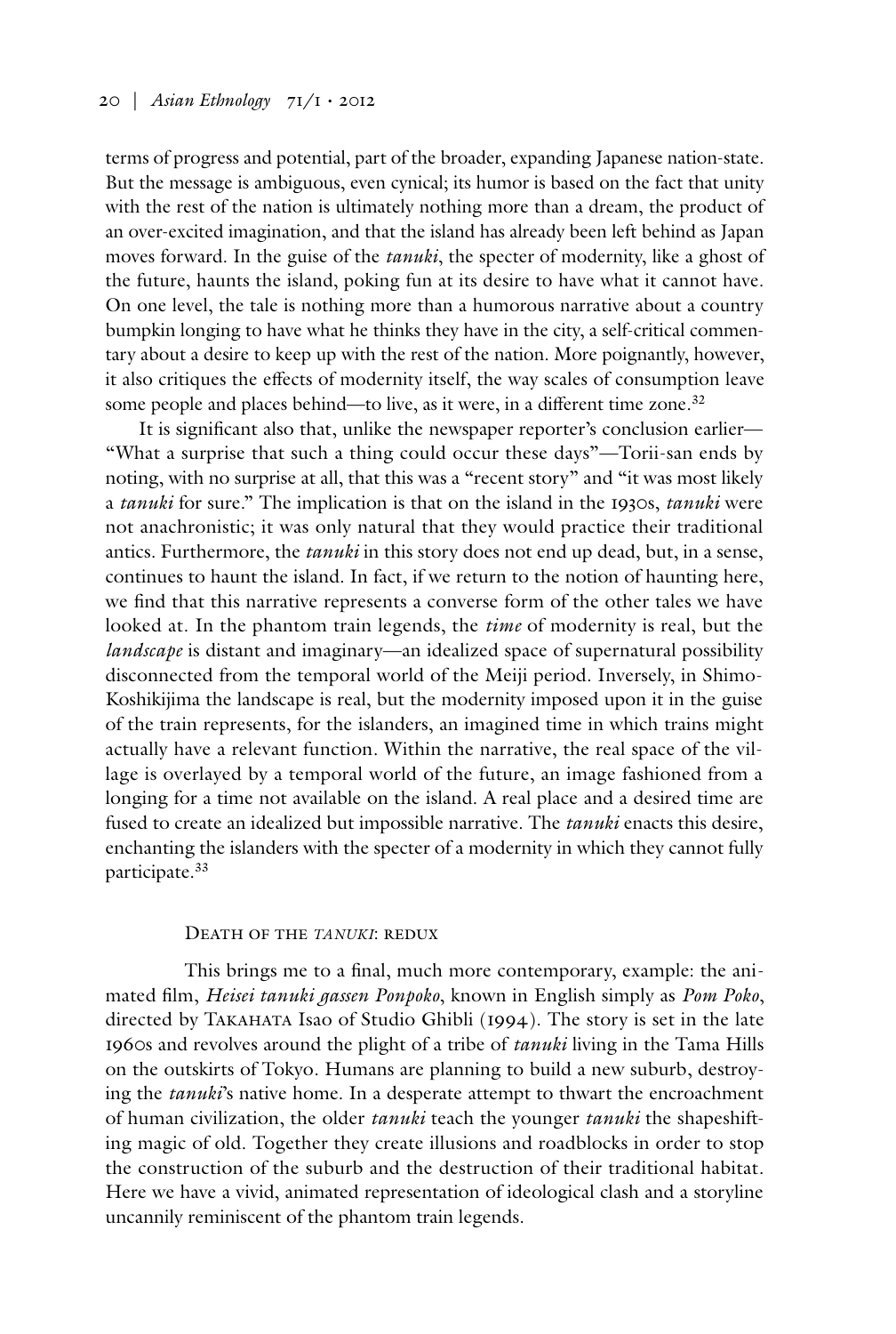

figure 4. *Tanuki*, looking back. Photograph by author.

Without going into details, suffice it to say that the *tanuki* eventually fail in their efforts. The film evokes the same comic-tinged pathos of the phantom train legends, and articulates the same sense of resignation to the futility of struggling against the hegemonic narrative of progress. Toward the end of the film, the *tanuki* marvel at the fact that humans are the ones doing all the transforming of the landscape, when this had always been their own traditional role. In a final gesture of defiance—though they know it will be futile—the *tanuki* muster up their abilities for one last, temporary transformation. In this extended scene, they cause a landscape from the past to reassert itself into the present: buildings drop away to reveal pristine forests and tranquil rice paddies, with children and *tanuki* alike playing in this pastoral world. For the *tanuki*, as well as for the human residents of the new suburb, it is an intensely nostalgic moment—an overlaying of the present with the memories of the past. It is a haunting scene.

Of course, all the tales I have discussed here—whether related by word of mouth, print, or film—are created by humans and reflect very human feelings of desire. By halting the forward movement of the locomotive, even for just a night or two, the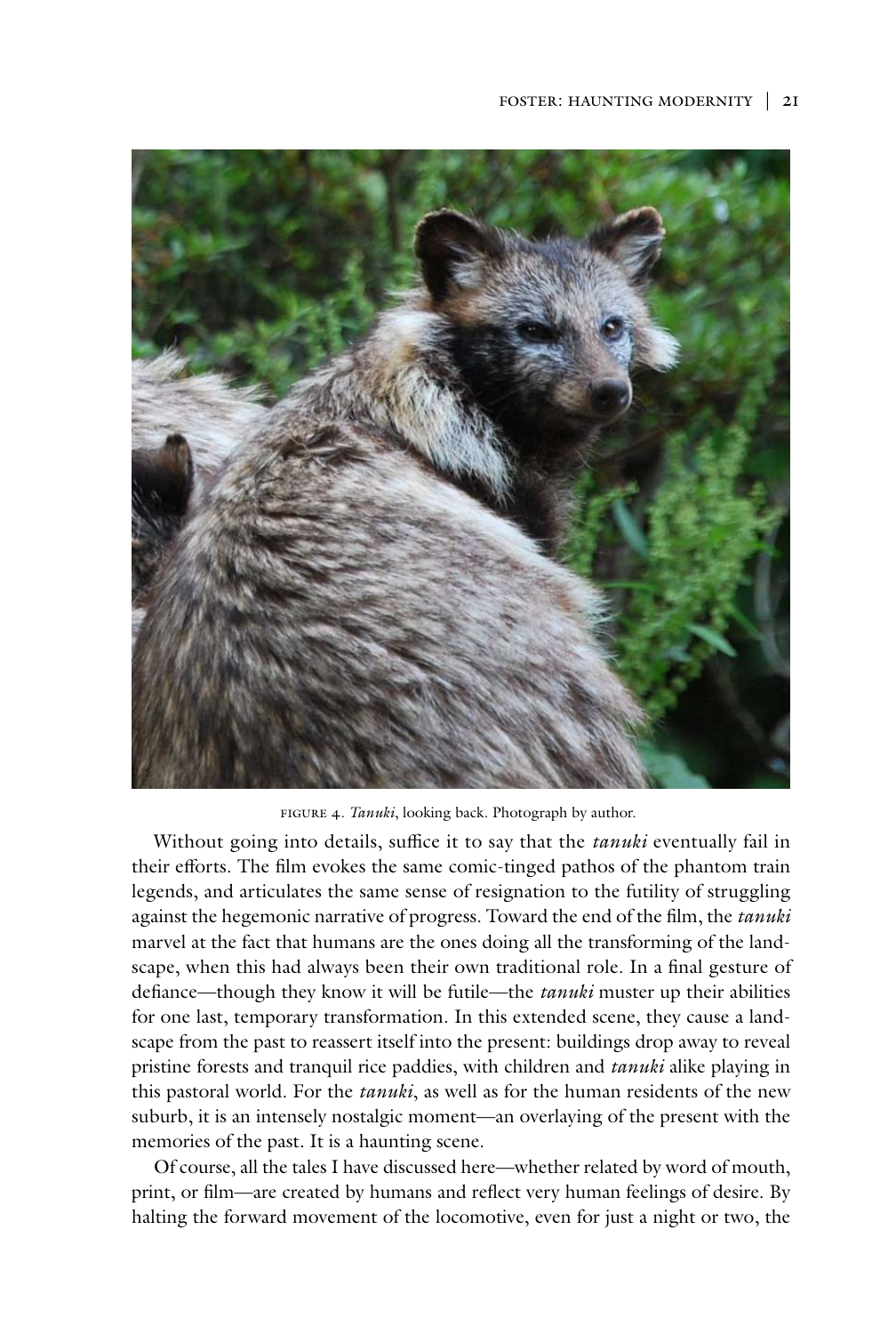*tanuki* of the phantom train narratives express a human longing for the tranquility of the rapidly disappearing premodern landscape, for "those days," as the narrator says, when "waves ran against the shore." The *tanuki* haunts the modern Japanese citizen with a visceral reminder of a place, and a way of being, already no longer possible. In the Shimo-Koshikijima narrative, the *tanuki*-as-train enacts a dream of a modernity coeval to, and connected with, that of the mainland, a local desire to be integrated into the broader Japanese nation. Here the *tanuki* is an enchanted projection of modern time onto an unchanged landscape. These narratives of haunting are alternately informed by a desire to return to the past and a longing for an impossible future. Either way, time and place are, momentarily, out of sync with each other. As the narrative vehicle through which these desires are enacted, the *tanuki* ultimately becomes a powerful symbol of the futility of such desires.

Yanagita Kunio suggests that by the modern period, when the phantom train narratives proliferated, the *tanuki* had already descended into a comic role in which it retained only the power to cause surprise (*odorokasu*), but nothing more (YANAGITA 2000,  $310$ ). But I would argue that even, or especially, as a lighthearted character, the *tanuki* can critique the hegemonic narrative of the moment. It is exactly by performing the role of bumbling trickster that the *tanuki* articulates an ideological counter narrative, a hidden transcript, against the rapid rush of human historical change.

By situating the phantom train narratives within a time-space structure of haunting, I have also tried to gesture more generally to ways of reading narratives of haunting as forms of political or ideological critique. The disconnect between the temporal and spatial dimensions that gives rise to the fantasy of haunting so often indicates a very real, and likely unvoiced, site of anxiety or discontent. And just as these sites themselves change from period to period, so too the role of the *tanuki* is constantly remediated, from late nineteenth-century legend to late twentiethcentury animated film. During different historical moments, these shapeshifting creatures voice the conflicting desires of the humans who tell their tales, commenting critically about the time and place in which they live, and die.

#### **NOTES**

\* I presented earlier versions of this article at Indiana University, University of Maryland, Willamette University, The Ohio State University, University of Colorado, and the 2009 American Folklore Society annual meeting. I am grateful for the perceptive questions, comments, and enthusiasm of participants at these events. The article has also benefited immensely from the suggestions and insights of three anonymous reviewers and the editors of *Asian Ethnology*. My greatest thanks, as always, goes to Michiko Suzuki.

1. The image described here is generally associated with the Shigaraki pottery style from Shiga Prefecture; although many of these features have long been associated with the *tanuki*, the ubiquity of the Shigaraki figurine is a twentieth-century phenomenon. Walker suggests that the figurine can be interpreted as saying, "Come inside, and be reassured that what you will find in this place is 'traditional' and 'Japanese'" (WALKER 2005, 4).

2. Linnaean classification *Nyctereutes procyonoides*. Three subspecies have been identified: *Nyctereutes procyonoides procyonoides* and *N. p. ussuriensis* in continental Asia, and *N. p. viver-*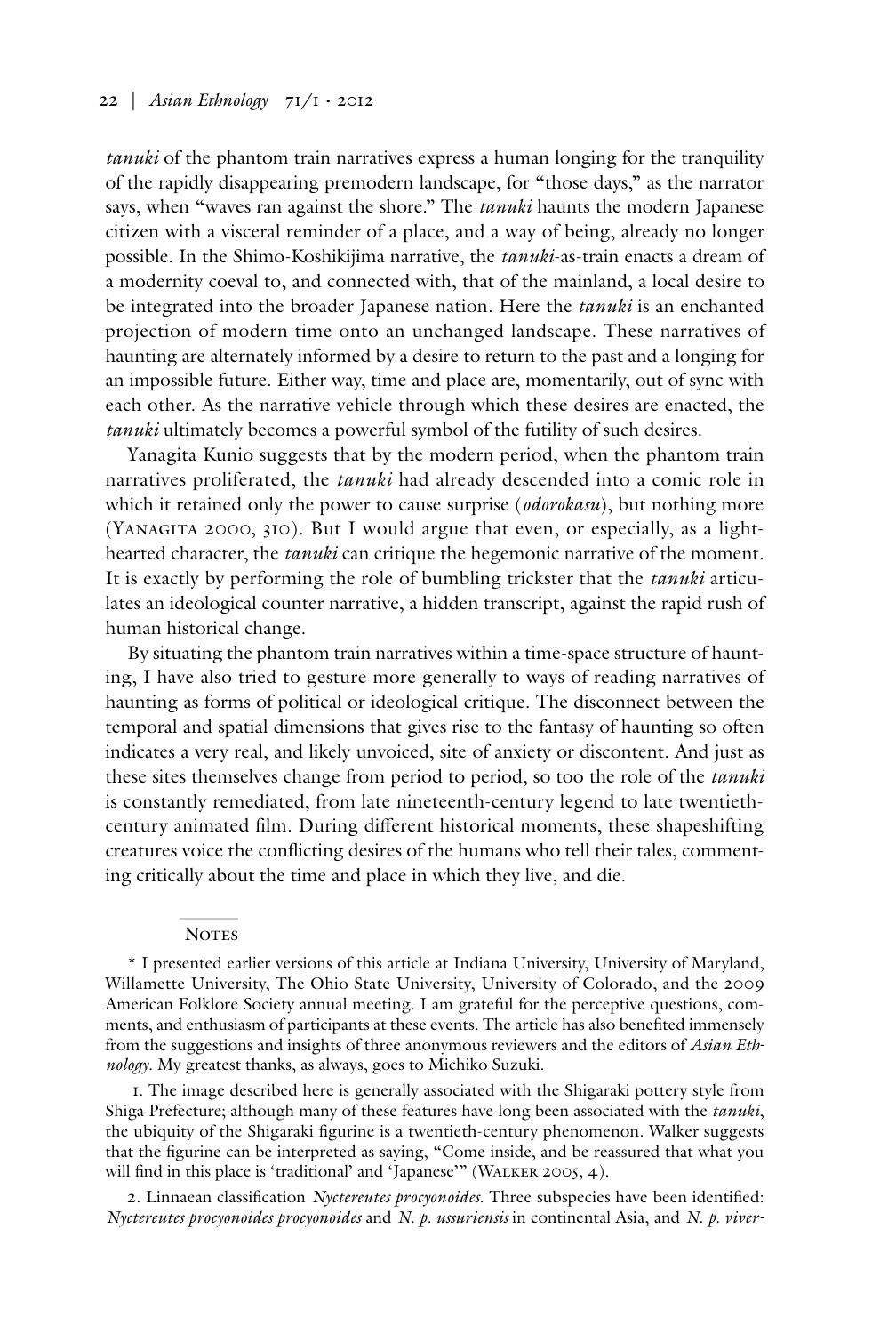*rinus* in Japan. See Kauhala 1994; Ward and Wurster-Hill 1990; Nakamura 1990, 236– 44; Inoue 1980, 34–51.

3. For a brief review of *tanuki* lore, see Harada 1976. For in-depth overviews of *tanuki*related lore and history, see Nakamura 1990; Inoue 1980.

4. The relationship between the *mujina* and *tanuki* is often confusing. In contemporary biological terms, the *mujina* generally refers to an *ana-guma*, or badger, also native to parts of Japan. In some regions of Japan, however, *tanuki* were also called *mujina*, and the two are often conflated in folklore (Murakami 2000, 326; Nakamura 1990, 236–44; Inoue 1980,  $57-61$ ).

5. The tale is found in the *Uji shūi monogatari* vol. 8, tale 6. For English translations see Tyler 1987, 174–75; Mills 1970, 297–99. See also Li (2009, 192–233) for an important contextualized discussion of this tale and similar animal-related *setsuwa*.

6. Research on *kitsune* is extensive and often considers the fox's ability to possess humans; see, for example, Hiruta 2000. *Tanuki* possession was not as common as fox possession. For a brief discussion of *kitsune* lore, see Komatsu 1995, 44–79. For English-language discussions of the fox in history and religion, see BLACKER 1986, 51–68; BATHGATE 2004; SMYERS 1999; Johnson 1974. For a thorough early discussion of both *tanuki* and *kitsune*, see De Visser 1908, who suggests that in Chinese texts the term *kori* referred exclusively to foxes (1); he also notes that it is not until the early thirteenth-century *Gukanshō* 愚管抄 that the term appears in a Japanese text (41). See also Casal 1959; Foster 2006.

7. Although it is fair to say that the *tanuki* image from the Edo period onward was generally a lighthearted one, such comicality is not ubiquitous. Particularly in the famous folktale of *Kachi kachi yama*, the *tanuki* is portrayed as vicious and dangerous; however, even this decidedly nasty *tanuki* dies in the end. For a brief outline in English of this tale and similar types, see Seki 1966, 39–40.

8. The *tanuki*'s particular ability to deceive with sound has been noted by YANAGITA 2000, 314; see also Konno 1999b, 236–37. Matsutani (1985, 14–15) also notes the *tanuki*'s long association with mimicking sounds.

9. One of the remarkable qualities of this description is the way it oscillates seamlessly between details that we would currently consider zoological (eating of grains) and those that we might think of as slightly fabulous (belly-thumping) all the way to the blatantly magical (ability to change shape). The entry goes on to describe ways *tanuki* can be cooked and various uses for *tanuki* skin (particularly good for making bellows). Unless otherwise noted, translations from written and oral sources in Japanese are my own.

10. From *Shokoku hyaku monogatari* (*Hyaku monogatari* of the various provinces) compiled by an unknown editor in 1677; see Higashi 2001, 85–86. For more on the *Hyaku monogatari* genre of tale-telling, see HIGASHI 2001; REIDER 2001; FOSTER 2009, 52-55.

11. Technically, this was not the first run of a railway line in Japan: a portion of the same track, from Shinagawa through Yokohama, had already been opened for daily usage in June of the same year; see Harada 1991, 17.

12. For more on the early trains in Japanese popular culture, see Ericson 1996, 54–55; Freedman 2011, 38–46.

13. On the radical shifts in consciousness and society caused by the railroad during the Victorian period in Britain and the us, see Freeman 1999.

14. This was related by the son of the man who experienced it in early Meiji. Incidents of *kitsune* and *tanuki* causing mischief along the train tracks were widely distributed. See Matsutani 1985, 13–47; Nomura 2005, 200–10.

15. Although I focus on *tanuki* here, in some cases, including many of Matsutani's and Sasaki's examples, the protagonist is a *kitsune*. See also Inoue 1980, 72–75. Kenseiji (temple) in the Katsushika Ward of Tokyo has a *mujina tsuka* (*mujina* mound) dedicated to a *mujina*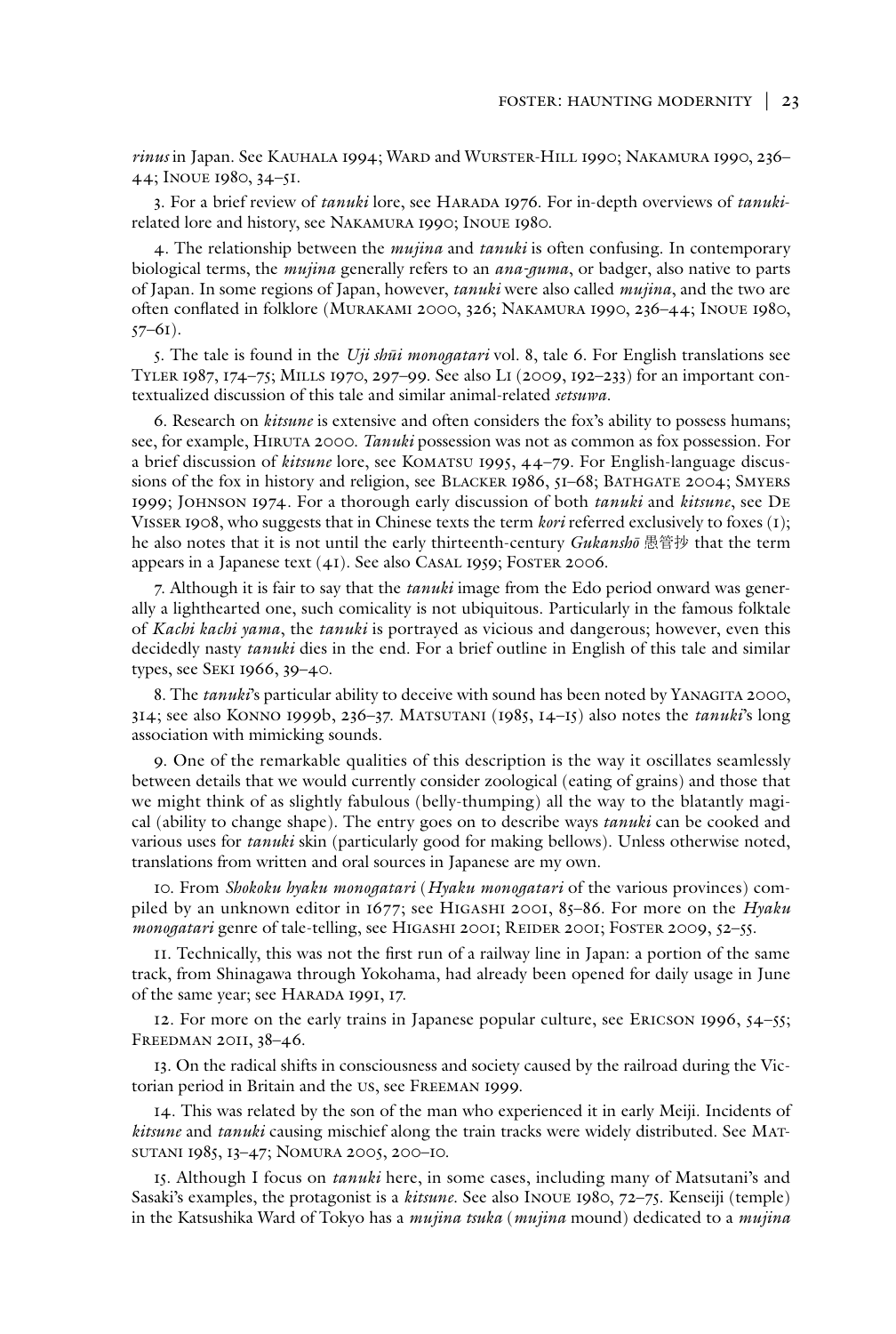killed after imitating a train. The general structure of the narrative is similar regardless of whether the animal in question is a *tanuki*, *kitsune*, or *mujina*. Some motifs associated with the phantom train legend are K1887 (illusory sounds), K1886 (illusions in landscape), and F491.1 (spirit leads person astray). Also, there is a correlation here to D420 (Transformation: Animal to Object) in IKEDA 1971.

16. There is no clear date at which point the phantom train legends disappear, though they seem to have become less and less prevalent in the 1930s. But the association of the train as a vehicle at odds with the natural and supernatural world persisted at least into the late twentieth century. When the Sanyō Shinkansen (bullet train) was opened in the 1970s and 1980s, passengers noticed a loud booming sound coming from the mountains; explanations were offered that the "mountain gods were angry at the construction, or that this was the work of a *tanuki*," and in some cases it was said that you could see a ghost through the window when traveling through a tunnel. It was later determined that the sounds were caused by air compression as the train shot rapidly through tunnels (Ogano 2010, 204).

17. Not surprisingly, the early trains were frightening to behold; a young spectator standing along the tracks at the opening ceremonies in 1872 described the train as "a monster… leaping at me" and noted that many people "covered their ears with both hands, shut their eyes, and faced downward as if waiting for a frightening thing to pass" (quoted in Ericson 1996, 61–62).

18. For a detailed analysis of the role of trains in *Sanshirō* and other fiction at this time, see Freedman 2011, 68–115.

19. For more on the nationalization of the railroads, see HARADA 1991,  $50 - 58$ ; ERICSON 1996, 375–79.

20. As mentioned earlier, iconography associated with the *tanuki* is often lighthearted; in the phantom train narratives, too, the creature's death may be tragic in its inevitability but it is also somewhat comically anti-climactic. Yanagita suggests that the "demonology" of the *tanuki* can be divided into three historical epochs. In the first, *tanuki* have the power to possess [*tsuku*] people; in the second, they can only deceive [*taburakasu*]; in the third, they only have the power to startle [*odorokasu*]. "Demonology," Yanagita says, "declines inversely to the evolution of civilization" (YANAGITA 2000, 310). The phantom train legend is told within the third epoch—the historical juncture of modernity—when *tanuki* have lost the power to do anything more than startle. Yanagita's thinking reflects the social-Darwinistic mindset of the early twentieth century when he wrote this essay (1918); yet his point that the *tanuki*'s powers devolve in inverse proportion to the advances of modernity is useful for considering the way in which *tanuki* tales gesture towards a resistance to the master narrative of progress.

21. On the rhetorical strategies invoked by tellers of supernatural tales, see GOLDSTEIN 2007, 70–78. While my own analysis of haunting may differ from folkloric interpretations that focus on issues of belief, I share a similar concern with highlighting often forgotten or overlooked ways of knowing; as MOTZ suggests about "practices of belief," stories of haunting are "there but not there, seen but unseen, said but unsaid, floating just out of reach as a ghostly reminder of tasks left undone, insights unnoticed, omissions uncorrected" (1998, 341).

22. Perhaps we can draw an instructive analogy between the haunting of a narrative and the growth of weeds in a garden. A weed, most simply defined as a "plant growing in the wrong place" (MABEY 2010, 5), is ultimately a social and cultural construct determined by the expectations and needs of the gardener or farmer. By persistently appearing in the "wrong place" (or at the wrong time) weeds not only obstruct or make chaotic the growth of the garden but also bring attention to the cultural parameters that define the garden *as* a garden in the first place—that is, to the world view that determines what kind of plants are supposed to be there. Similarly, a haunting figure such as the *tanuki* reveals the assumptions and structures of the hegemonic paradigm that define it as something in the "wrong place."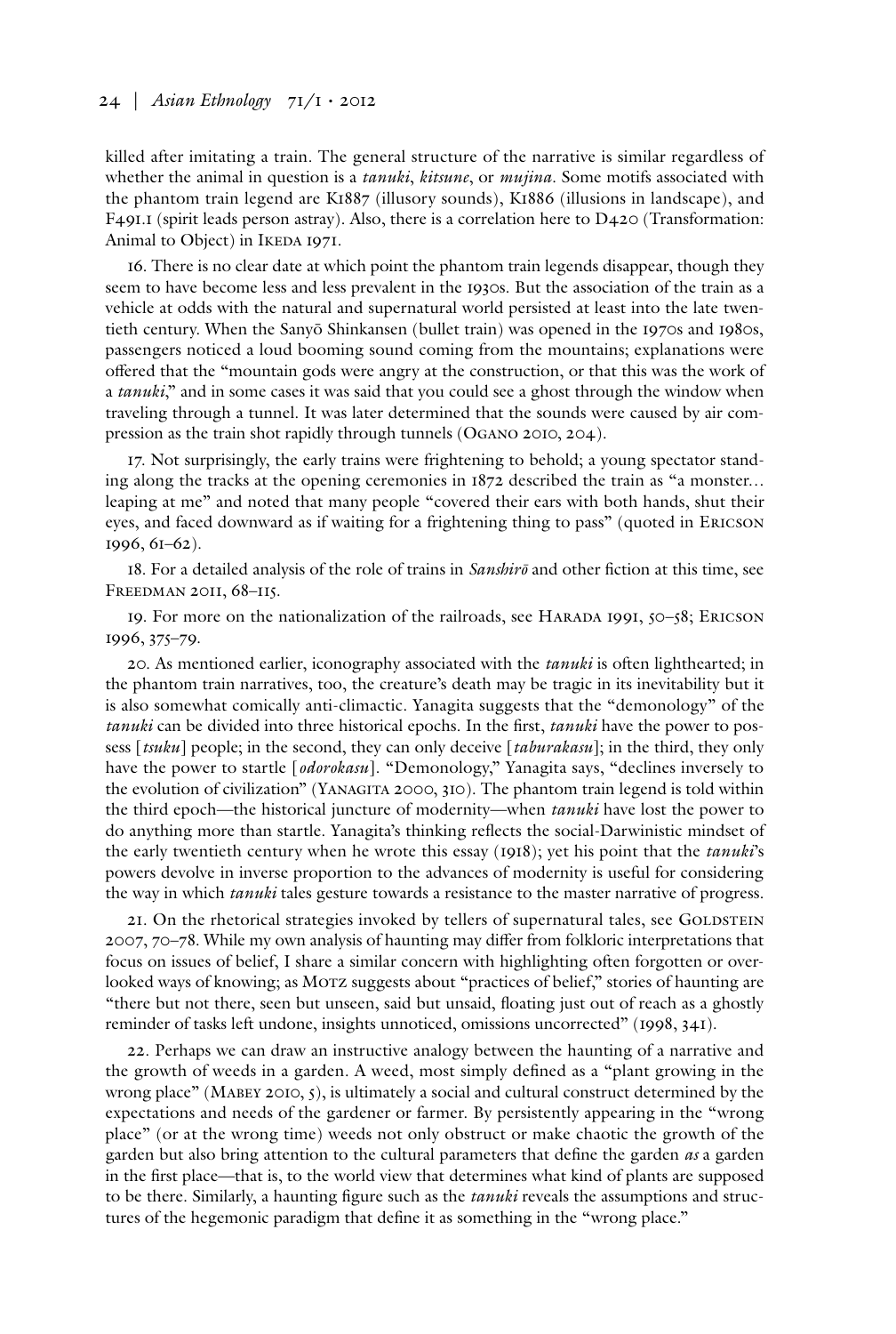23. In another version of the legend from Yamagata Prefecture, railroad workers similarly dine on soup made from the carcass of the mischievous *tanuki* (MATSUTANI 1985, 21–22).

24. The notion of the chronotope is notoriously complex; my own invocation here is necessarily limited. As Morson and Emerson note, "Characteristically for Bakhtin, he never offers a concise definition. Rather he offers some initial comments, and then repeatedly alternates concrete examples with further generalizations. In the course of this exposition, the term turns out to have several related meanings" (1990, 366–67). For an analysis of these related meanings, see Morson and Emerson 1990, 366–432.

25. In the pre-Meiji system, the smallest measurement commonly used was a segment of approximately fifteen minutes. For details, see Harada 1998, 63–66. The modern mode of time standardization associated with the railroads is reminiscent of what Benedict Anderson famously describes as "'homogeneous, empty time,' in which simultaneity is, as it were, transverse, cross-time, not marked by prefiguring and fulfillment, but by temporal coincidence, and measured by clock and calendar" (ANDERSON 1991, 24, and 187–88). Anderson derives this concept from Walter Benjamin (1968, 262–63).

26. For more on the space-time compression caused by the train, see HARADA 1991, 57–59, and 1998, 51–66; see also the classic analysis by SCHIVELBUSCH 1986.

27. While introducing the phantom train legend, Sasaki Kizen also significantly includes a tale about an old woman who sees a train approaching from the distance and mistakes it for a smoke-belching "black monster" [*makkuro na kaibutsu*]; even after she eventually gets accustomed to seeing trains, she cannot help but think of the locomotive as a "living thing" (Sasaki 1926, 160–61).

28. In her analysis of the relationship between modernity, folklore studies, and the uncanny, Marilyn Ivy notes of Yanagita Kunio's *Tōno monogatari*: "Written at a moment (1909–1910) when it has become inescapably clear that western industrial capitalism would not only bring civilization and enlightenment but would efface much of an older Japanese world, *The Tales of Tōno* thematized this effacement in its description of Tōno, an obscure region in northeastern Japan" (Ivy 1995, 72). The phantom train legends similarly thematize a loss of an older world, but through a less literary and more widely distributed form of popular narrative.

29. One anonymous reader of this article has noted that the *tanuki*'s lonely struggle against modernity is akin to the human heroes, "who waged their forlorn struggle against overwhelming odds," discussed in Ivan Morris's classic analysis in *The Nobility of Failure* (Morris 1975, xxii).

30. Matsutani (1985, 18) notes that the very earliest steam trains were driven by British engineers, who never reported the phantom train legend. The British workers, of course, had no memories of a pre-railroad Japan for which to long.

31. Mini disk recording by author in Teuchi, Shimo-Koshikijima, Kagoshima Prefecture, 17 January 2001. In a follow-up interview on 4 April 2012, Torii-san calculated that this incident itself would have occurred approximately ninety years ago, in the early 1920s, and then circulated as a "true story" [*jitsuwa*] for years afterward. Although there are probably no *tanuki* currently living on the island, older residents confirm that they used to be the go-to explanation for all manner of strange occurrences.

32. The narrative here is just one articulation of the stark distinction between island life and urban Japan. Recently, for example, a resident in her eighties explained to me that when she first came to the island from Tokyo after the end of World War ii, she was considered exotic and islanders flocked to get a glimpse of her. For her part, she was stunned at how "primitive" life was on the island at that time. Interview in Teuchi, Shimo-Koshikijima, Kagoshima Prefecture, 24 January 2012.

33. Perhaps we can loosely characterize "haunting" as the return of the past and "enchantment" as a projection of the future—"enchantment" implies hope and optimistic longing rather than the sad longing of the haunt.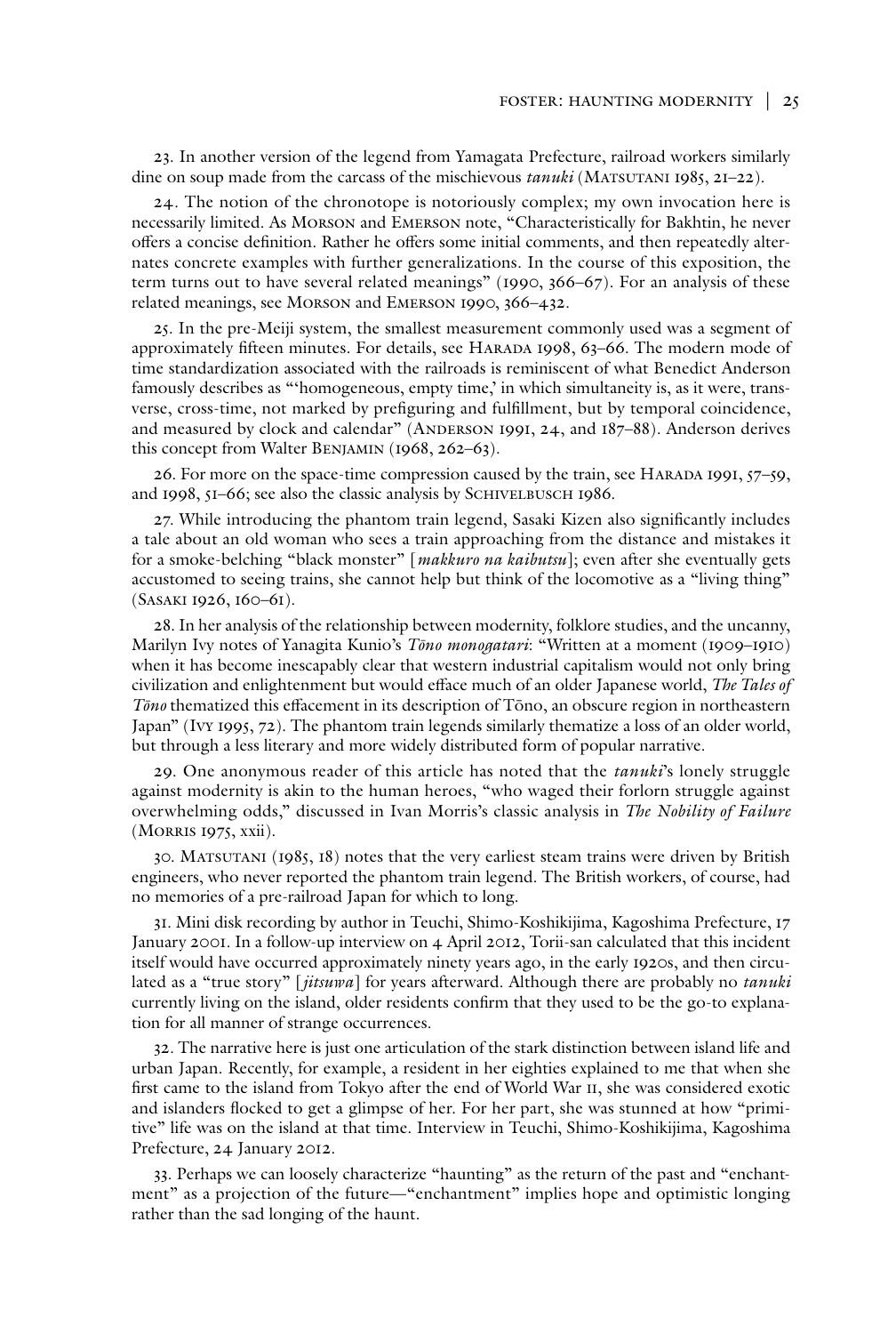#### References

#### ANDERSON, Benedict

1991 *Imagined Communities: Reflections on the Origins and Spread of Nationalism*. Revised edition. London: Verso.

# Aoki Eiichi 青木栄一

- 2009 *Tetsudō kihi densetsu no nazo: Kisha ga kita machi, konakatta machi* 鉄道 忌避伝説の謎—汽車が来た町、来なかった町 [The riddle of the train refusal legend: Towns to which the steam train came, towns to which it did not come]. Tokyo: Yoshikawa kōbunkan.
- Asakura Haruhiko 朝倉治彦, ed.
	- 1998 *Kinmō zui shūsei* 訓蒙図彙集成 [Collection of "Illustrated Collections to Instruct the Unenlightened"]. Tokyo: Ōzorasha.
- Bakhtin, M. M.
	- 1981 *The Dialogic Imagination: Four Essays by M. M. Bakhtin*. Ed. Michael Holquist, trans. Caryl Emerson and Michael Holquist. Austin: University of Texas Press.
- BATHGATE, Michael
	- 2004 *The Fox's Craft in Japanese Religion and Folklore: Shapeshifters, Transformations, and Duplicities*. New York and London: Routledge.

## Behlmer, George K.

2000 Introduction. In *Singular Continuities: Tradition, Nostalgia, and Identity in Modern British Culture*, George K. Behlmer and Fred M. Leventhal, eds., 1–10. Stanford: Stanford University Press.

## Benjamin, Walter

1968 *Illuminations*. Ed. Hannah Arendt. New York: Schocken Books.

## Blacker, Carmen

1986 *The Catalpa Bow: A Study of Shamanistic Practices in Japan.* London: George Allen and Unwin.

### Casal, U. A.

1959 The goblin fox and badger and other witch animals of Japan. *Folklore Studies* 18: 1–93.

# De Visser, M. W.

1908 The fox and badger in Japanese folklore. *Transactions of the Asiatic Society of Japan* 36: 1–159.

#### Ericson, Steven J.

1996 *The Sound of the Whistle: Railroads and the State in Meiji Japan.* Cambridge: Council on East Asian Studies, Harvard University and Harvard University Press.

# FOSTER, Michael Dylan

- 2006 Strange games and enchanted science: The mystery of Kokkuri. *The Journal of Asian Studies* 65: 251–75.
- 2009 *Pandemonium and Parade: Japanese Monsters and the Culture of Yōkai*. Berkeley, CA: University of California Press.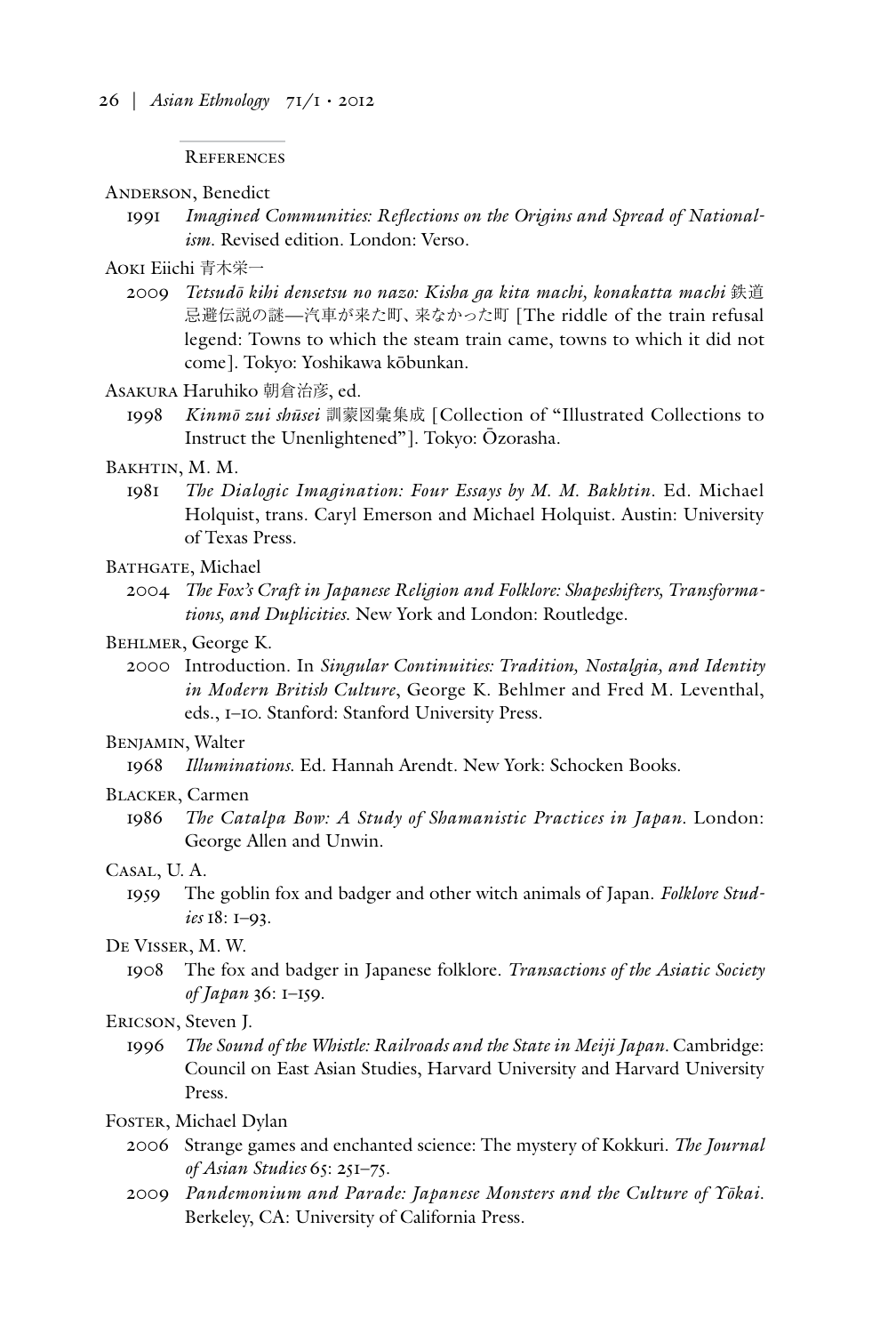## Freedman, Alisa

- 2011 *Tokyo in Transit: Japanese Culture on the Rails and Road*. Stanford: Stanford University Press.
- Freeman, Michael
	- 1999 *Railways and the Victorian Imagination*. New Haven and London: Yale University Press.

## GLUCK, Carol

- 1985 *Japan's Modern Myths: Ideology in the Late Meiji Period*. Princeton: Princeton University Press.
- GOLDSTEIN, Diane E.
	- 2007 Scientific rationalism and supernatural experiences. In *Haunting Experiences: Ghosts in Contemporary Folklore*, Diane E. Goldstein, Sylvia Ann Grider, and Jeannie Banks Thomas, eds., 60–78. Logan: Utah State University Press.

# Harada Katsumasa 原田勝正

- 1991 *Nihon no tetsudō* 日本の鉄道 [Japanese railways]. Tokyo: Yoshikawa kōbunkan.
- 1998 *Tetsudō to kindaika* 鉄道と近代化 [Railways and modernization]. Tokyo: Yoshikawa kōbunkan.

# HARADA, Violet

1976 The badger in Japanese folklore. *Asian Folklore Studies* 35: 1–6.

# Higashi Masao 東 雅夫

2001 *Hyaku monogatari no hyakukai* 百物語の百怪 [One hundred mysteries of one hundred tales]. Tokyo: Dōhōsha/Kadokawa shoten.

## Hiruta Genshirō 昼田源四郎

2000 Kitsune tsuki no shinseishi 狐憑きの心性史 [Spiritual history of fox possession]. In *Tsukimono*, ed. Komatsu Kazuhiko, 67–90. Tokyo: Kawade shobō shinsha.

# Ikeda, Hiroko

1971 *A Type and Motif Index of Japanese Folk-Literature*. Helsinki: Suomalainen tiedeakatemia.

#### Inoue Tomoji 井上友治

1980 *Tanuki to Nihonjin* 狸と日本人 [*Tanuki* and the Japanese]. Nagoya: Reimei shobō.

#### Ivy, Marilyn

1995 *Discourses of the Vanishing: Modernity, Phantasm, Japan*. Chicago: University of Chicago Press.

## JOHNSON, Thomas

1974 Far eastern fox lore. *Asian Folklore Studies* 33: 35–68.

# KAUHALA, Kaarina

1994 The raccoon dog: A successful canid. *Canid News*: 37–40. http://www .canids.org/PUBLICAT/CNDNEWS2/racoondg.htm (accessed 4 March 2011).

# KOMATSU Kazuhiko 小松和彦

1995 *Nihon yōkai ibunroku* 日本妖怪異聞録 [Record of strange things heard about Japanese monsters/*yōkai*]. Tokyo: Shōgakukan.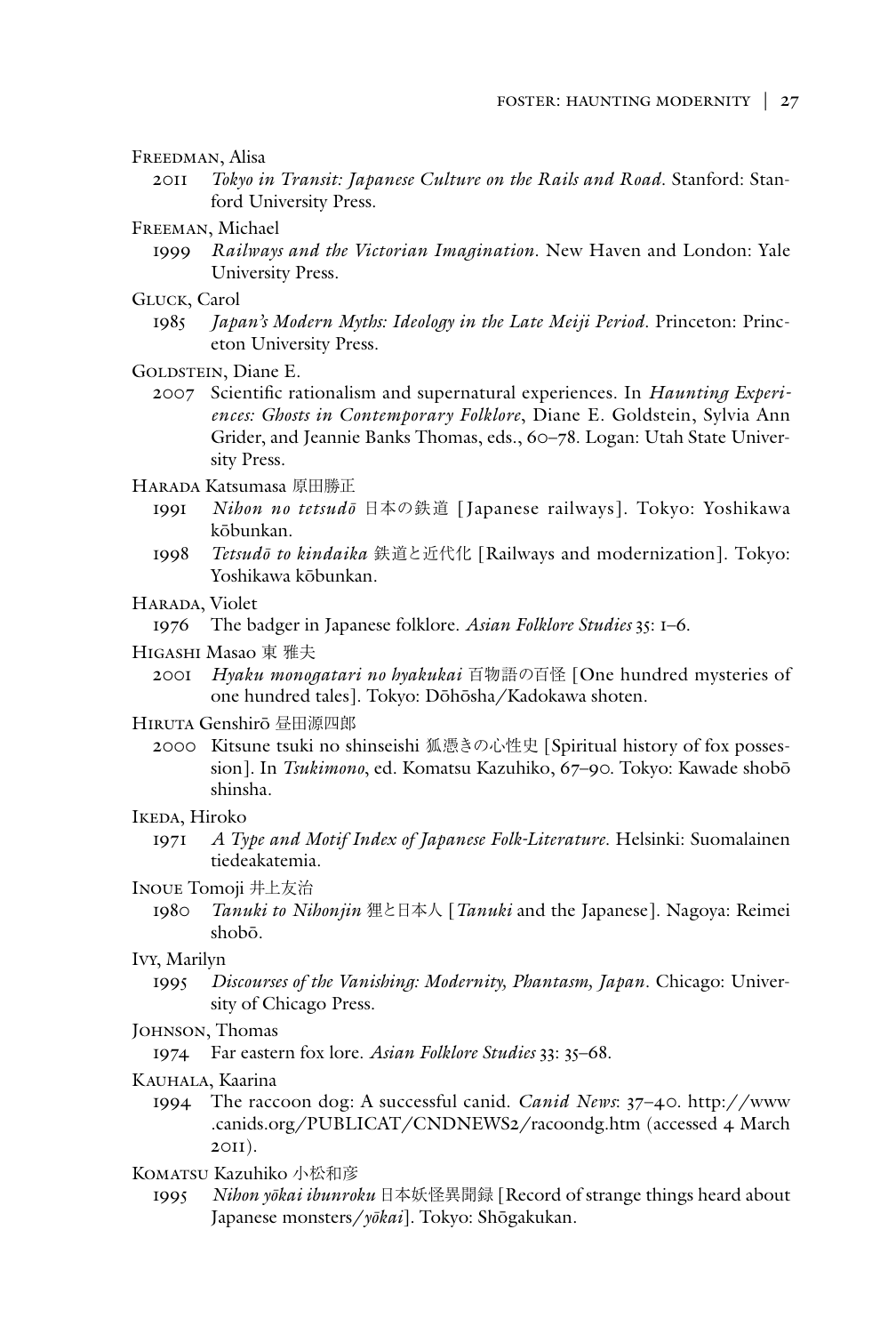### Konno Ensuke 今野圓輔

- 1999a *Nihon kaidan shū, yōkai hen* 日本怪談集—妖怪篇 [Collected scary tales of Japan: Monster/*yōkai* division]. Tokyo: Shakai shisōsha.
- 1999b *Nihon kaidan shū, yūrei hen* 日本怪談集—幽霊篇 [Collected scary tales of Japan: Ghost/*yūrei* division]. Tokyo: Shakai shisōsha.

## Li, Michelle Osterfeld

2009 *Ambiguous Bodies: Reading the Grotesque in Japanese Setsuwa Tales*. Stanford: Stanford University Press.

#### Mabey, Richard

2010 *Weeds: In Defense of Nature's Most Unloved Plants*. New York: HarperCollins.

#### MATSUTANI Mivoko 松谷みよ子

- 1985 *Gendai minwa kō* 3 現代民話考 [Considerations of modern folktales, vol. 3]. Tokyo: Rippū shobō.
- 2000 *Gendai no minwa: Anata mo katarite, watashi mo katarite* 現代の民話—あ なたも語り手、私も語り手 [Contemporary folktales: You are a storyteller and I am a storyteller]. Tokyo: Chūkōshinsho.

#### Mills, D. E.

1970 *A Collection of Tales From Uji: A Study and Translation of Uji shūi monogatari*. Cambridge: Cambridge University Press.

#### MORRIS, Ivan

- 1975 *The Nobility of Failure: Tragic Heroes in the History of Japan*. New York: Farrar Straus Giroux.
- Morson, Gary Saul, and Caryl Emerson
	- 1990 *Mikhail Bakhtin: Creation of a Prosaics*. Stanford: Stanford University Press.

# Morz, Marilyn

1998 The practice of belief. *Journal of American Folklore* 111: 339–55.

#### Murakami Kenji 村上健司

2000 *Yōkai jiten* 妖怪事典 [Monster/*yōkai* dictionary]. Tokyo: Mainichi Shinbunsha.

#### Nagata Hiroshi 永田 博, ed.

1964 *Meiji no kisha: Tetsudō sōsetsu 100 nen no kobore banashi kara* 明治の汽車—鉄 道創設100年のこぼれ話から [Steam trains of Meiji: Stories from the hundred years since the founding of the railways]. Tokyo: Kōtsū Nihonsha.

#### Nakamura Teiri 中村禎里

1990 *Tanuki to sono sekai* 狸とその世界 [*Tanuki* and their world]. Tokyo: Asahi shinbunsha.

#### Nomura Jun'ichi 野村純一

2005 *Edo-Tōkyō no uwasa-banashi: "Konna ban" kara "Kuchi-sake-onna" made* 江戸東京の噂話—「こんな晩」から「口裂け女」まで [Rumor tales from Edo-Tokyo: From "Konna ban" to "Kuchi-sake-onna"]. Tokyo: Taishūkan shoten.

Ogano Minoru 小賀野 実

2010 *Omoshiroi hodo yoku wakaru shinkansen* 面白いほどよくわかる新幹線 [The bullet train understood well enough to be interesting]. Tokyo: Nihon bungeisha.